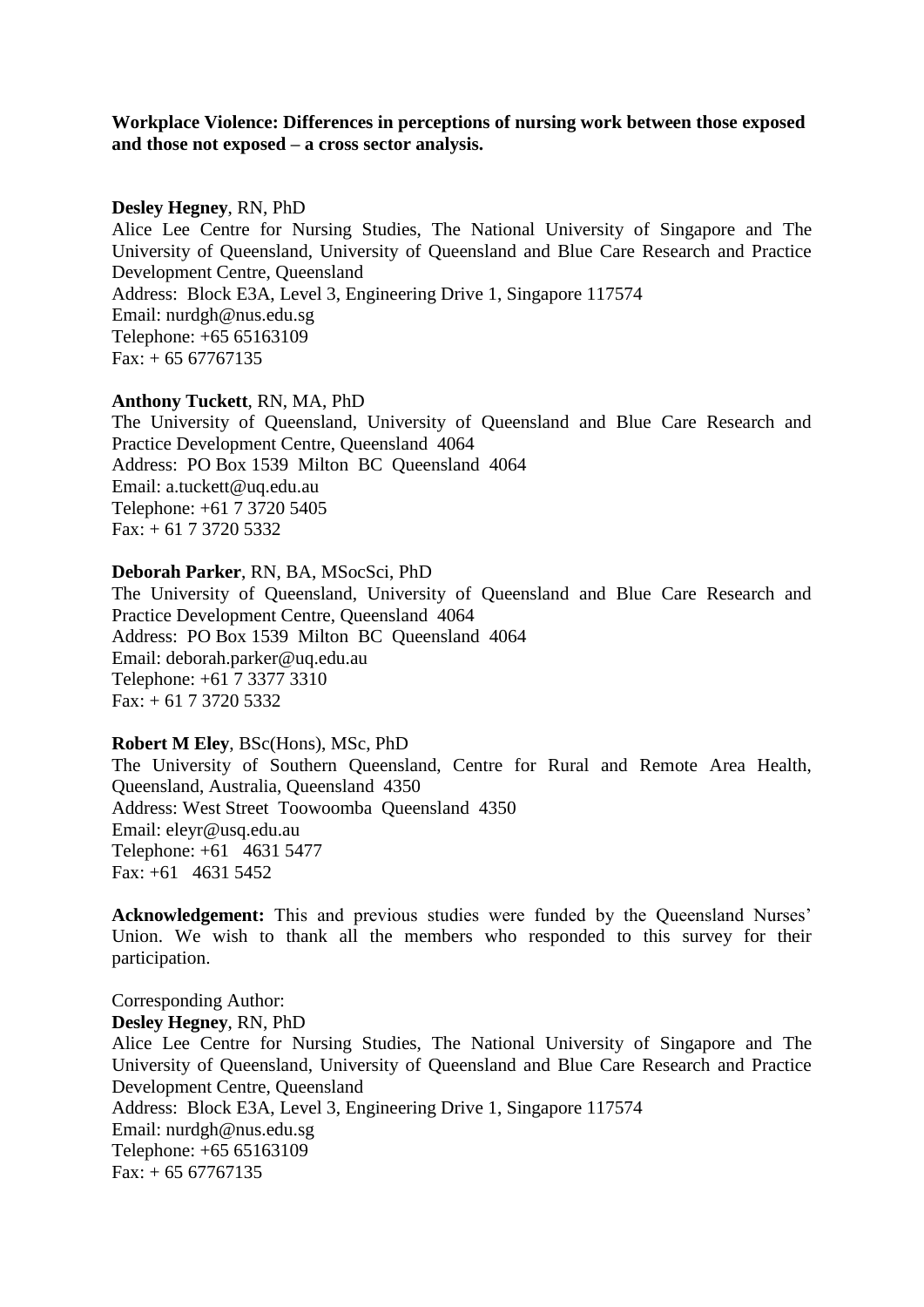# **ABSTRACT**

Nurses are at high risk of incurring workplace violence during their working life. This paper reports the findings on a cross sectional, descriptive, self-report, postal survey in 2007. A stratified random sample of 3,000 of the 29,789 members of the Queensland Nurses Union employed in the public, private and aged care sectors resulted in 1192 responses (39.7%). This paper reports the differences: between those nurses who experienced workplace violence and those who did not; across employment sectors. The incidence of workplace violence is highest in public sector nursing. Patients/clients/residents were the major perpetrators of workplace violence and the existence of a workplace policy did not decrease levels of workplace violence. Nurses providing clinical care in the private and aged care sectors experienced more workplace violence than more senior nurses. While workplace violence was associated with high work stress, teamwork and a supportive workplace mitigated workplace violence. The perception of workplace safety was inversely related to workplace violence. With the exception of public sector nursing, nurses reported an inverse relationship with workplace violence and morale.

# **Keywords**

Workplace violence, policy, nurses, safety, stress, teamwork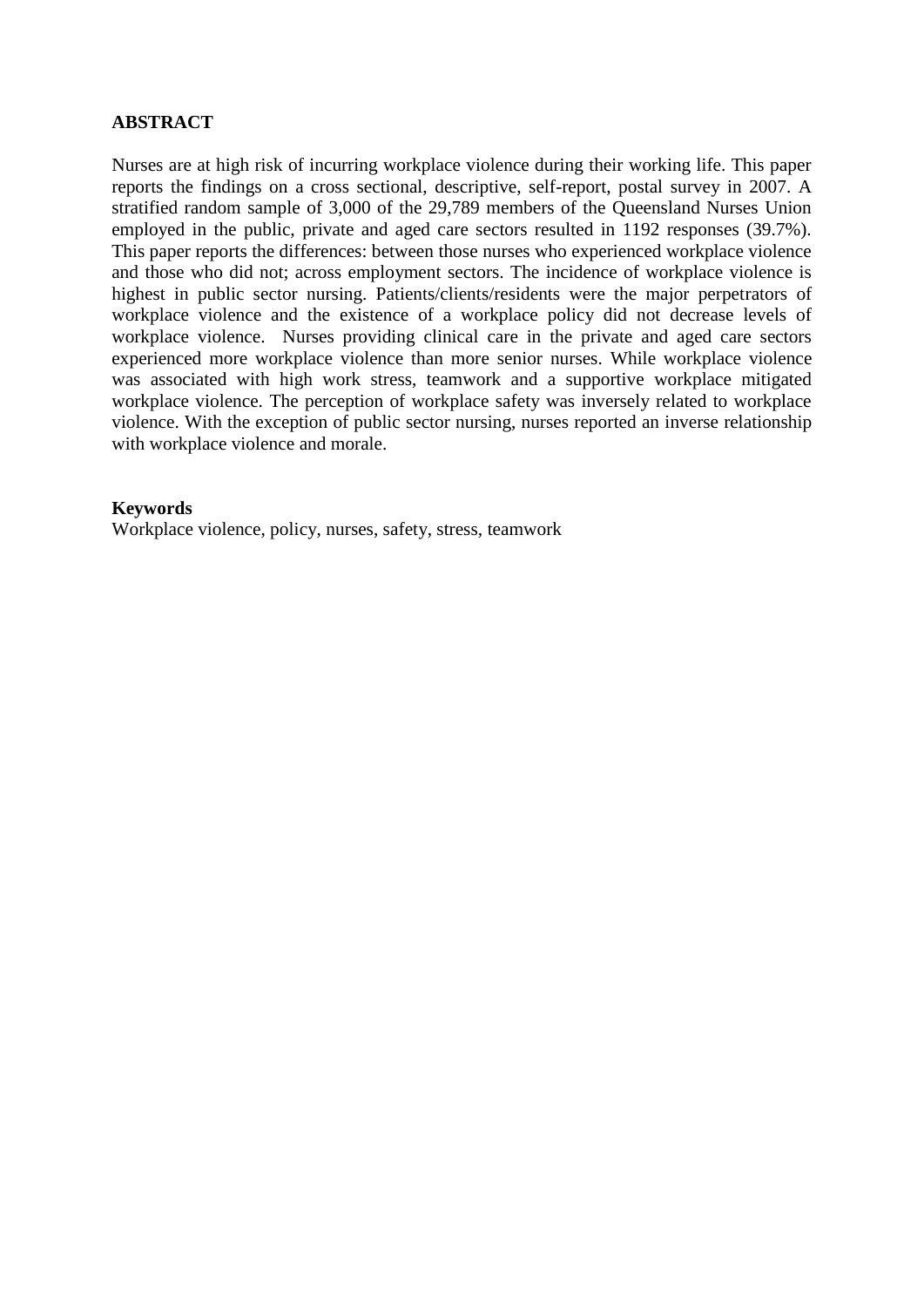### **INTRODUCTION**

In 2007, a study of members of the Queensland Nurses' Union (QNU) was undertaken to identify what factors impact upon nursing work in Queensland and how satisfied nurses were with their work. The participants were registered (RNs), enrolled nurses (ENs) and assistants in nursing (AINs). In Queensland, the work of registered and enrolled nurses is regulated by the Queensland Nursing Council. Assistants in nursing (also known as carers, personal care attendants) are unregulated providers of nursing care. The work of AINs and ENs is directly or indirectly supervised by RNs. Approximately 80% of ENs and RNs are members of the industrial union – the QNU. With no workforce numbers collected on AINs, the percentage of membership is unknown.

Study respondents were asked to indicate if they had experienced workplace violence (defined as: aggression and/or workplace harassment/bullying) within the last three months. Those indicating workplace violence were then asked five further questions: the source/s of the violence (clients/patients, visitors/relatives, other nurses, nursing management, other management, doctors, allied health professionals, others); if their workplace had a policy for dealing with aggressive behaviour of other staff (defined as nurses, management, doctors, allied health professionals) and, if answering "yes" the adequacy of this policy (never or very seldom, seldom, sometimes, mostly, always or nearly always); if the workplace has a policy for dealing with aggressive behaviour of patients/clients/visitors and, if answering "yes" the adequacy of this policy (never or very seldom, seldom, sometimes, mostly, always or nearly always).

In the current literature, workplace violence is describe within the parameters of physical or verbal assault or physical and non-physical violence.<sup>1</sup>  $2$  The definition used for this study complies and is taken as physical or verbal violence which includes harassment.<sup>3</sup> The source of workplace violence is primarily from patients or their relatives  $3-10$  however, there is also a large proportion of workplace violence (known as horizontal violence) from other health care professionals, particularly nurses.<sup>11-14</sup>

There is debate about the actual incidence of workplace violence towards nurses. This debate exists because of under-reporting and lack of consistency in the definition of workplace violence. However, there is international agreement that nurses are at high risk of incurring workplace violence during their working life, regardless of the context in which they work.15-20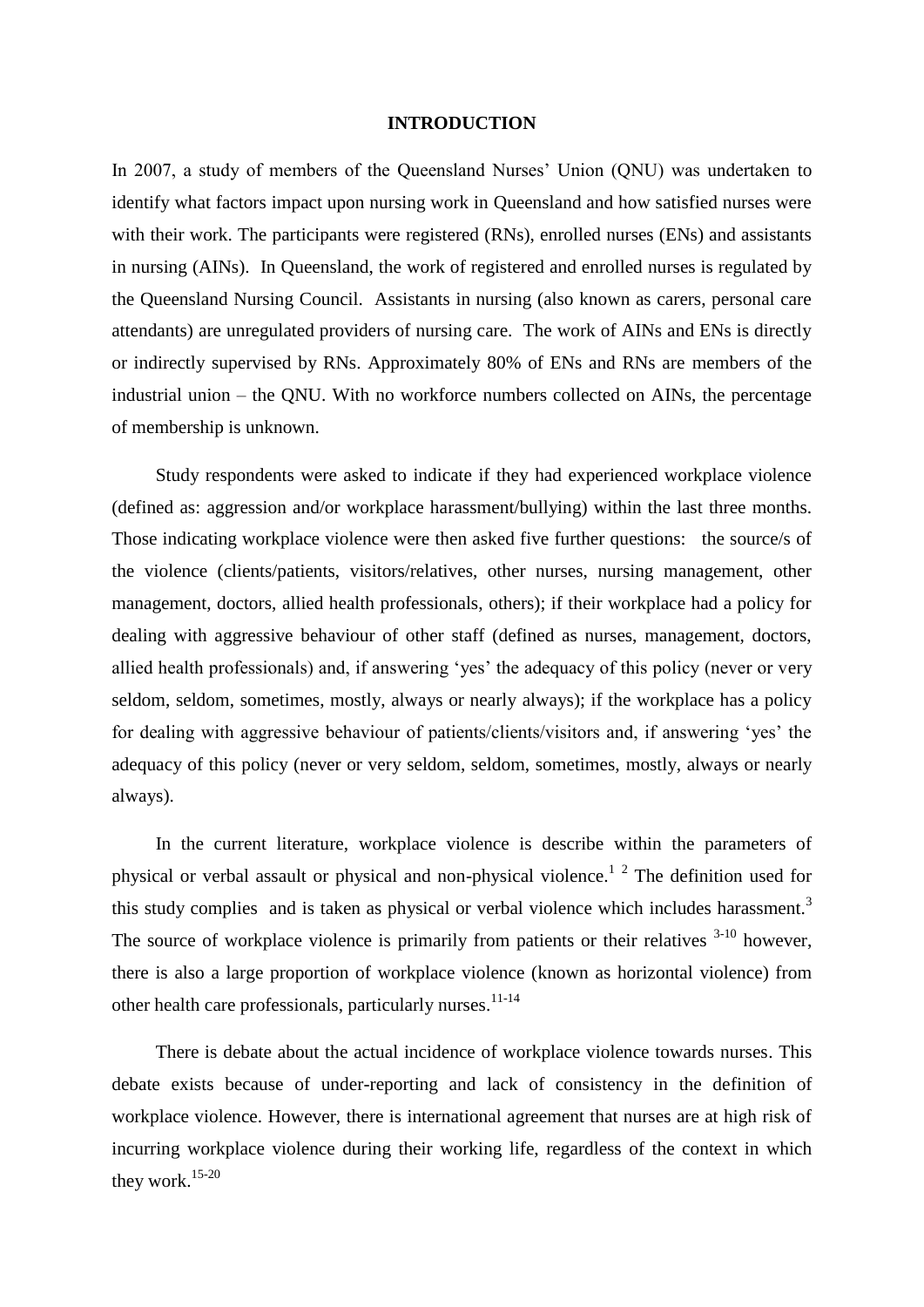Employers are obliged to provide a safe place of work  $15, 21, 22$  and there have been attempts to address the issue of workplace violence. Various initiatives have come from government (legislation, zero tolerance policies), organisations (policies/procedures, environmental design, education of workers), and industrial bodies (zero tolerance).<sup>11, 15, 17, 19,</sup> <sup>20</sup> Most programs, however, have focused on the individual rather than the climate of workplace violence (in the community as well as the organisation).<sup>7, 9, 10, 12, 23</sup> While large scale evaluations have not been carried out on the major initiatives to reduce workplace violence, research suggests that strategies such as organisation policies and procedures, the 'Zero Tolerance' policy and workplace training have been unsuccessful <sup>8, 19, 21, 23-26</sup> or have given the wrong message  $5, 23, 25$  and that rather than declining, reports of workplace violence have increased. This apparent increase in workplace violence reporting may be the result of a greater knowledge by workers of workplace violence and a decrease in under-reporting rather than an increase per se in workplace violence itself.<sup>3, 23</sup>

The consequences of workplace violence include physical (personal injury, physical health) and psychosocial outcomes (post traumatic stress disorder, anxiety, fear, helplessness, substance abuse, relationship problems, sick leave,) for the individual nurse 1, 4, 9-12, 14, 18, 24, 27-  $32$  as well as costly implications (poor staff retention, property damage, poor attendance rates, workers compensation costs, decreased productivity) for employers of nurses. <sup>1, 5, 12, 14, 18, 27, 33</sup> Workplace violence and its outcomes also have an impact on the quality of care delivered to patients/clients/residents. 5, 16, 27, 31

At a time of nursing shortages, considerable attention has focused on the effects of workplace violence on workforce recruitment and retention. <sup>4, 14, 29, 32</sup> Variables linked to lack of job satisfaction such as workload, poor skill mix, poor communication between staff, poor management support and low morale have all been found to impact the incidence of workplace violence. <sup>2, 3, 14-16, 20, 29, 34</sup> Further, nurses who find themselves short staffed, forced to rush care, increase the dissatisfaction of patients and their families on the care they receive so increasing the likelihood of workplace violence.  $20$  Compounding the issue is the lack of funding available for health care, thus increasing waiting times for services and increasing the frustration of patients and their relatives. This frustration is often then directed at the providers of health care (particularly nurses)  $5, 10, 15, 30$  who are often attempting to provide care in a financially strained environment.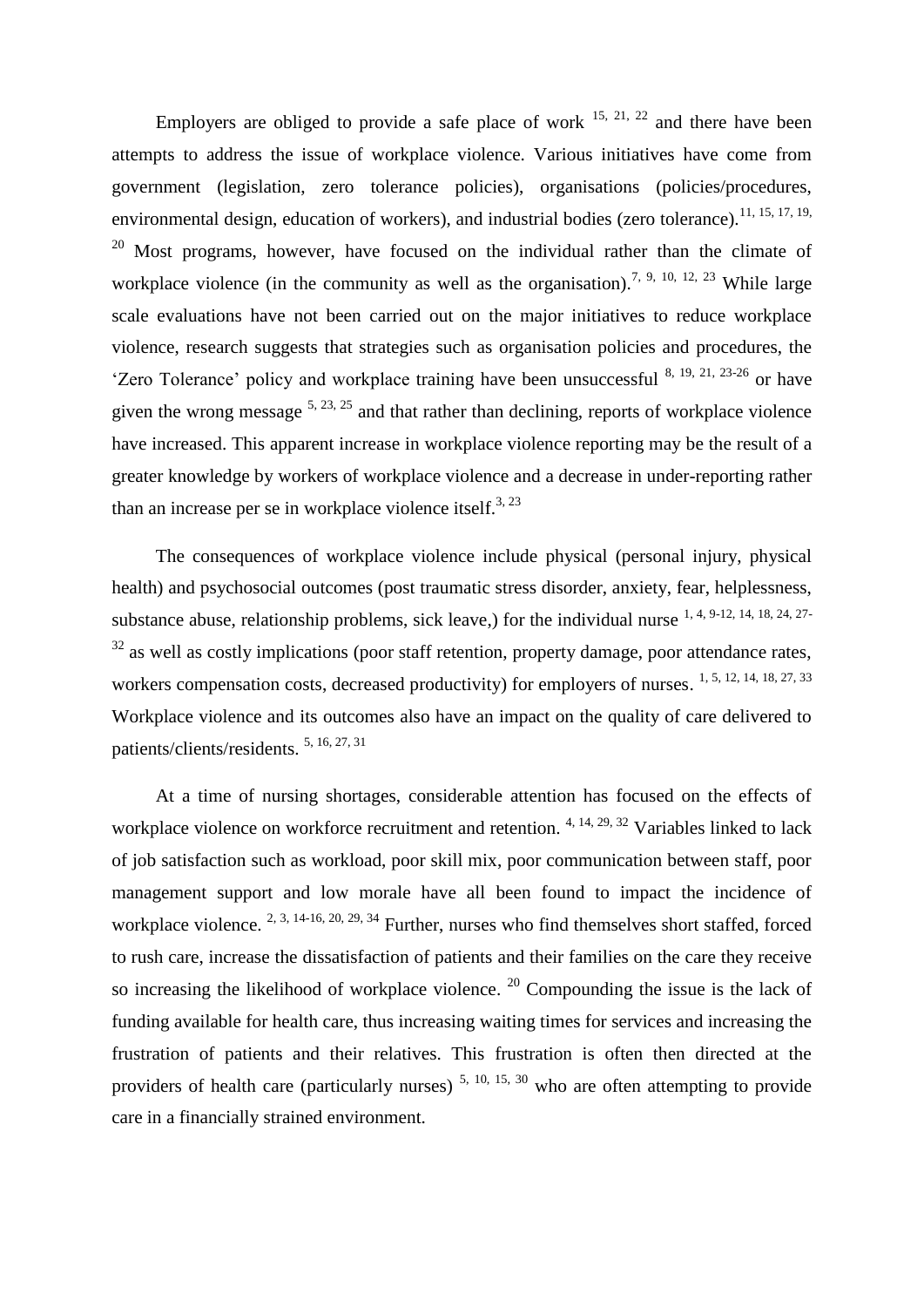The results of the analysis of workplace violence data from two similar studies (2001, 2004) into the incidence of workplace violence amongst Queensland nurses have been published previously.<sup>3</sup> This paper reports on the results of a similar study to those conducted in 2001 and 2004 35, 36 that was undertaken in 2007 which asked the same questions about exposure to workplace violence and policies in place to deal with this. The focus of this paper, not reported previously, is the analysis of these 2007 data from the perspective of those nurses who reported experiencing workplace violence in the previous three months compared with those who did not. Similar to the previous studies, the data are also analysed according to the context of practice (in this case the sector of employment – public sector (acute hospitals and community nursing), private sector (acute hospitals and domicillary nursing) and aged care [public and private]).

# **METHOD**

## **Aim of the study**

The overall aim of the 2007 study was to ascertain the factors impacting nursing work and to compare the 2007 data with the data collected in 2001 and 2004. The results of this analysis would then inform the strategic planning of the QNU.

The specific aims of this paper are to ascertain if there are any differences between:

- Those nurses who report exposure to workplace violence compared to those who do not and to report on these differences; and
- To ascertain if these perceptions differ across employment sectors.

-

# **Research design**

This cross sectional study is a descriptive, self-report, postal survey of members of the QNU undertaken in October and November 2007.

## **Sample design**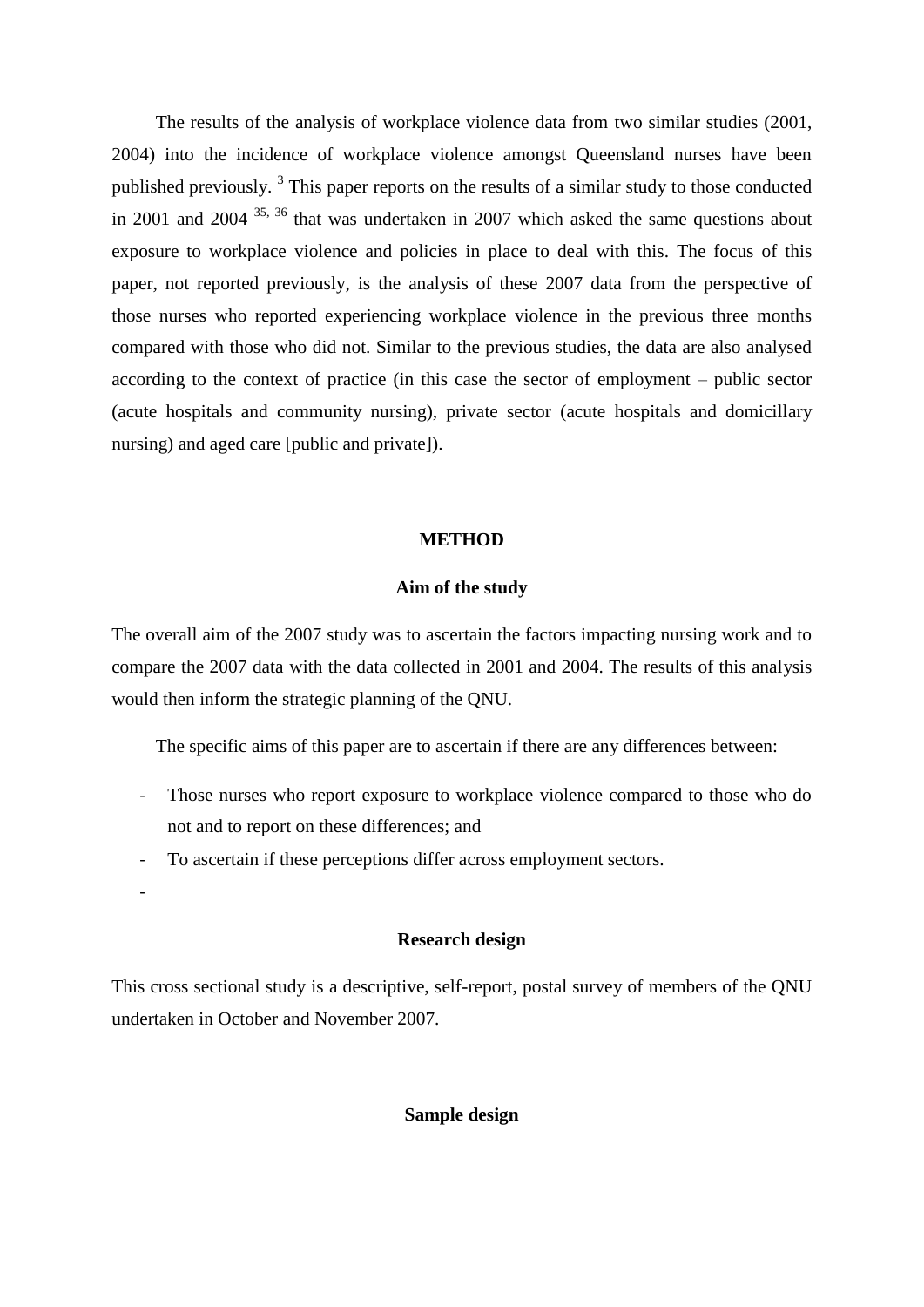The study was stratified to enable determination of differences across the sectors of nursing. To achieve this goal data were gathered using a mail-out over three nursing sectors (public acute plus community; private acute, aged care [public and private]). There were 29,789 members in the QNU database in 2007. Of these, 69.5% were from the public sector, 15.9% from the private sector and 14.6% aged care. To ensure adequate levels of precision in estimating key measures a total of 3000 questionnaires were distributed to 1000 randomly selected nurses in each sector. There were 1192 responses constituting a response rate of 39.7%.

#### **Survey Instrument**

The questionnaire utilised in this study was almost identical to that used in 2001 and 2004 surveys of QNU members. Only minor changes were incorporated to the original questionnaires. Piloting of the instrument was unwarranted because the data collection process was unchanged from that used for the previous studies. The few items modified or added to were pre-tested by independent experts.

The questionnaire containing 75 questions was divided into eight sections – "Your Current Employment, Your Working Hours, Your Responsibilities Outside Work, Your Professional Development, Perceptions of Work and Nursing Work, the Nursing Work Index, About You and, You and Nursing Work". The 12 questions reported herein fell in the sections on Your Working Conditions and Perceptions of Work and Nursing Work. Answers to the questions were categorical nominal (yes or no; n=3), continuous interval from Never to Always ( $n = 2$ ) or continuous interval from Extremely True to Extremely False ( $n = 6$ ). A free choice of offered options was available for one question.

#### **Procedure**

The researchers were provided with coded listing of QNU members. From these, using random numbers, 1000 participants were selected from each of the three sectors, resulting in a total sample of 3000. The survey, along with a Plain Language Statement and Reply Paid envelope was mailed to these participants by the QNU. Three weeks after the first mail out, a reminder was sent to non-respondents. The research team had no access to names or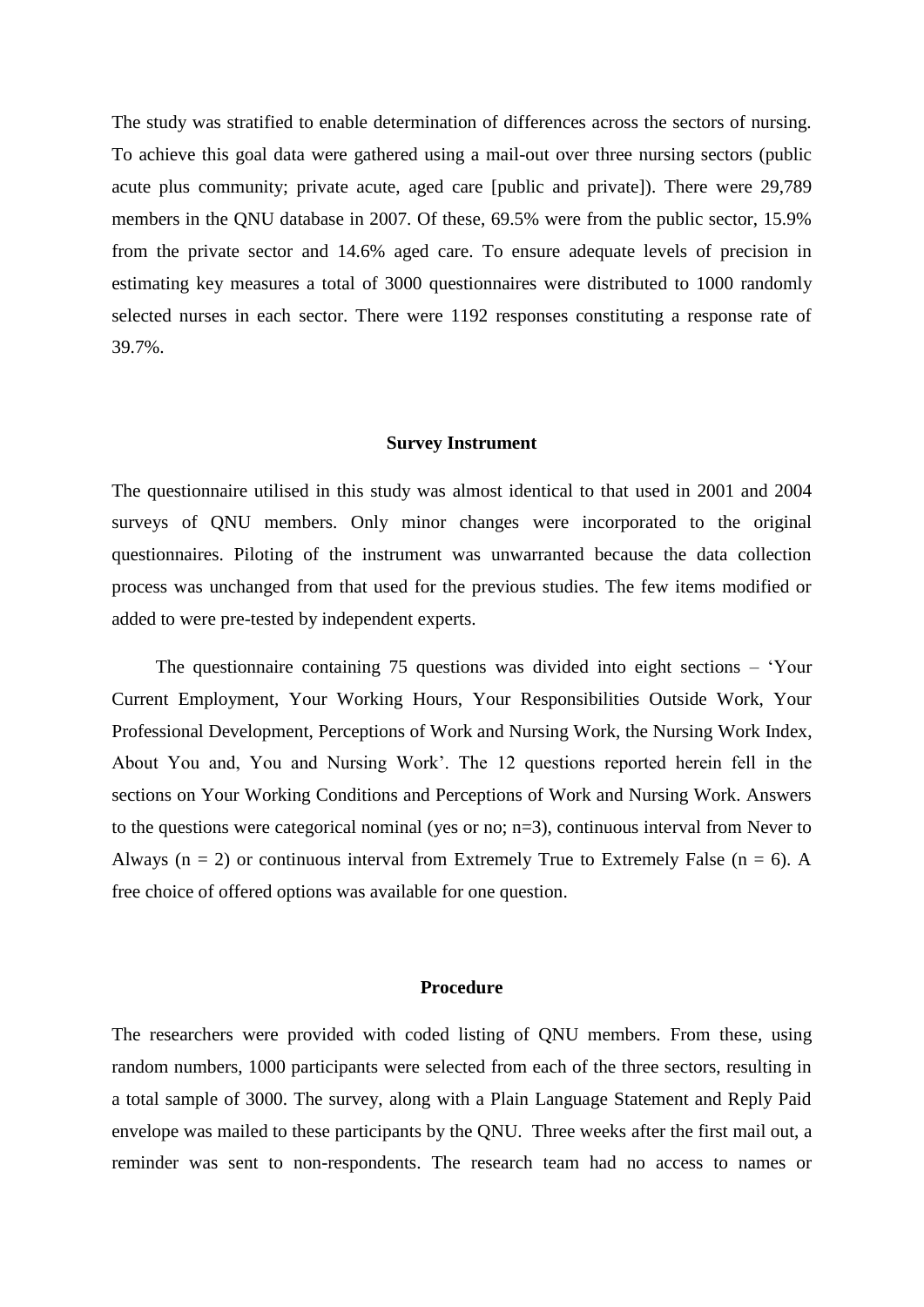addresses of the membership. The participants were provided with a reply paid envelope in which to return the questionnaire directly to the research team. At no time has the QNU access to any identifiable data. Data on completed questionnaires were scanned into the software program Verity TeleForm (v9.0 Verity Inc, Sunnyvale, CA, USA) and exported after clearing into SPSS.

#### **Data Analysis**

Analyses were undertaken using SPSS Version 15. 5. Data are nominal and non parametric and comparisons were undertaken on an item-by-item basis. Comparisons were undertaken within and across sectors by cross tabulations. Differences assessed by chi-squared testing with an alpha level of 0.05 required for significance.

#### **Limitations of the study**

The results reported in this paper apply to nurses who were financial member of the QNU in October and November 2007. Non-response bias was a potential limitation to the study. Checks where made against the QNU database regarding the distributions of sector of employment, sex, age and job designation. No differences were determined for sex or age or job. However if QNU membership is taken into consideration, a limitation of this sampling method is under-representation of nurses in the public sector while there is an overrepresentation of nurses from the private and aged care sectors.

## **Ethics**

The study was approved by the Human Research and Ethics Committees of the University of Queensland, Brisbane and the University of Southern Queensland, Toowoomba, Australia.

## **RESULTS**

#### **Levels of workplace violence**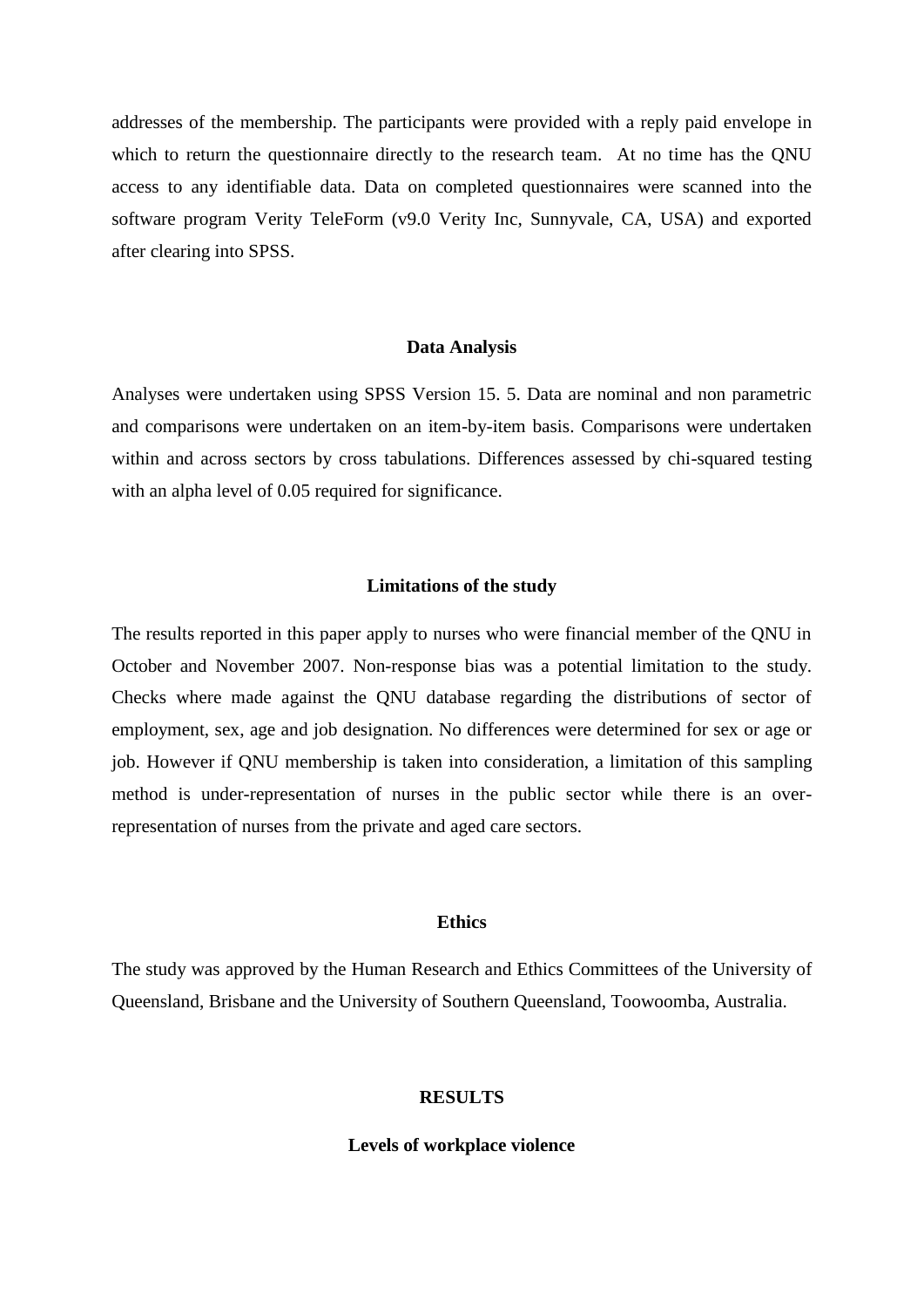Respondents were asked if they had experienced workplace violence in the last three months. Of the 1143 respondents to this question 522 (45.7%) indicated "yes". There are significant sector effects with less violence experienced in the private acute 35.8% of 360 respondents than in the public acute (53.4%, n=309) and aged care (49.7%; n = 348) sectors ( $\chi^2$  = 23.723, df  $=2$ , p $< 001$ ).

## **Sources of workplace violence**

Those who said "yes" to the previous question were asked to identify the perpetrators of the violence from a list (Table 1). Respondents could identify more than one perpetrator. Clients/patients/residents were the greatest source of violence. There were highly significant effects across sectors in sources of that violence. "Clients/patients/residents", "other management", "visitors/relatives" and "other nurses" were less likely to be the source of workplace violence in the private sector and "doctors" the least in the aged care sector.

# **Demographics and workplace violence experience**

There were no significant differences in reported workplace violence with nurses' sex ( $\chi^2$  = .571, df = 1, p = .45) or age ( $\chi^2$  = 7.987, df=5, p=.157). Nor was their any difference associated with job level (AIN, EN, RN) in public employment ( $\chi^2$  =16.840, df = 11, p = .113). However, there were statistically significant differences with the level of nurse in private employment ( $\chi^2$  =16.297, df = 8, p=.039) with those nurses employed as AINs and ENs more likely to report experiencing workplace violence than any level of RN. These results were the same for the public acute and private acute sectors. There were insufficient numbers of aged care nurses throughout the job range in public employment for analysis, however comparison of AIN with RN1 in the private aged care indicated that AIN were more likely to report violence than RN1 (57.4%, n = 66 versus 43.2%, n = 32) ( $\chi^2$  =3.610, df = 1,  $p=.057$ 

# **Knowledge of workplace policy and adequacy of this policy for workplace violence from other staff**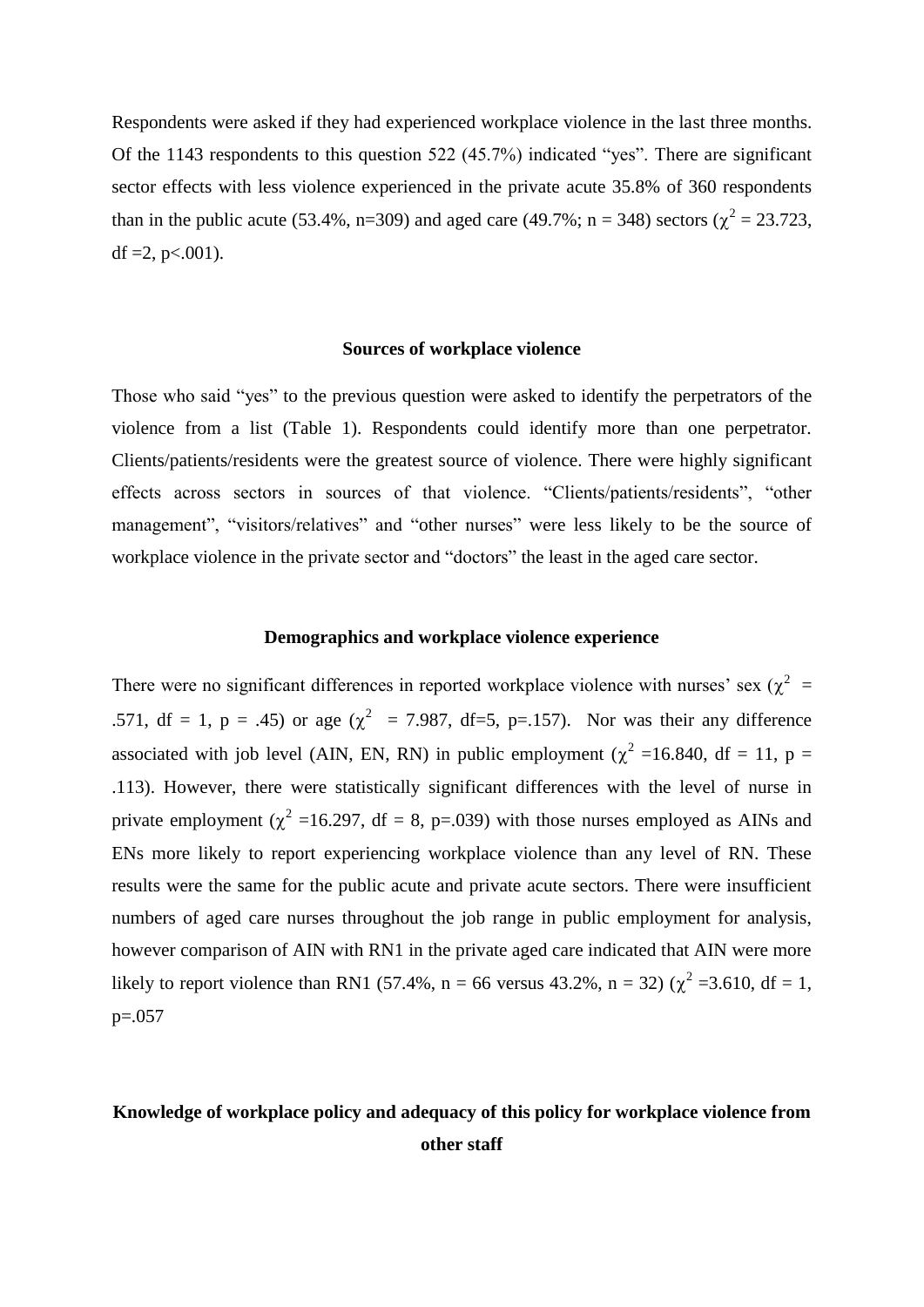There was no difference in the known existence of a policy for managing workplace violence by staff between those that said that they had experienced workplace violence (83.3%) and those that had not (86.0%,  $\chi^2 = 1.881$ , df =2, p=.390). Nor was there any sector effect ( $\chi^2 =$ 4.551, df = 4, p = .337). However, within sectors there was a significant effect with 8.9% fewer aged care nurses who had experienced violence knowing if there was a policy in place and 6% more not knowing if there was a policy than among the aged care nurses who have not experienced violence (Table 2).

# **Table 2 here**

Of those who did experience workplace violence 39.3% stated that their workplace policy for violence from other staff was "never, very seldom or seldom" adequate. This compared to 7.2% of those who didn't experience violence. There were no differences among sectors ( $\chi^2$  = 12.542, df = 10, p=.250), however, within all sectors there were large differences between those who answered "yes" and "no". The perceived adequacy of policy by those who had experienced workplace violence was much smaller (Table 3).

## **Table 3 here**

# **Workplace policy and the adequacy of this for workplace violence by patients/clients/residents**

Similar results were seen for the existence of workplace violence policy by clients/ patients/ residents/ visitors. Overall there was no difference between those who did and didn"t experience violence ( $\chi^2$  = 1.487, df 2, p=.475) nor sector effect for those that did experience violence ( $\chi^2$  = 8.947, df = 4, p=.062). Within sectors there was a difference for aged care ( $\chi^2$ ) = 9.697, df = 2, p = .008) but not for the public ( $\chi^2$  = 8.080, df = 2, p=.018) or private ( $\chi^2$  = 1.131,  $df = 2$ ,  $p = .568$ ) acute sectors. In aged care only 74.7% of nurses who reported this source of violence knew of a policy compared to 86.6% of those who reported no violence.

Among all nurses there were sectors differences in the perceptions of the adequacy of the policy for violence perpetrated by patients/clients/residents/families ( $\chi^2$  = 52.745, df =10, p<.001). The main effect was in the private acute sector where respondents perceived that policies were more adequate. However, when only those who experienced violence were compared there were no sector differences ( $\chi^2$  = 9.703, df = 10, p = .467) and 29.2% of this cohort stated that policy was "never, very seldom or seldom" adequate compared to 8.5% for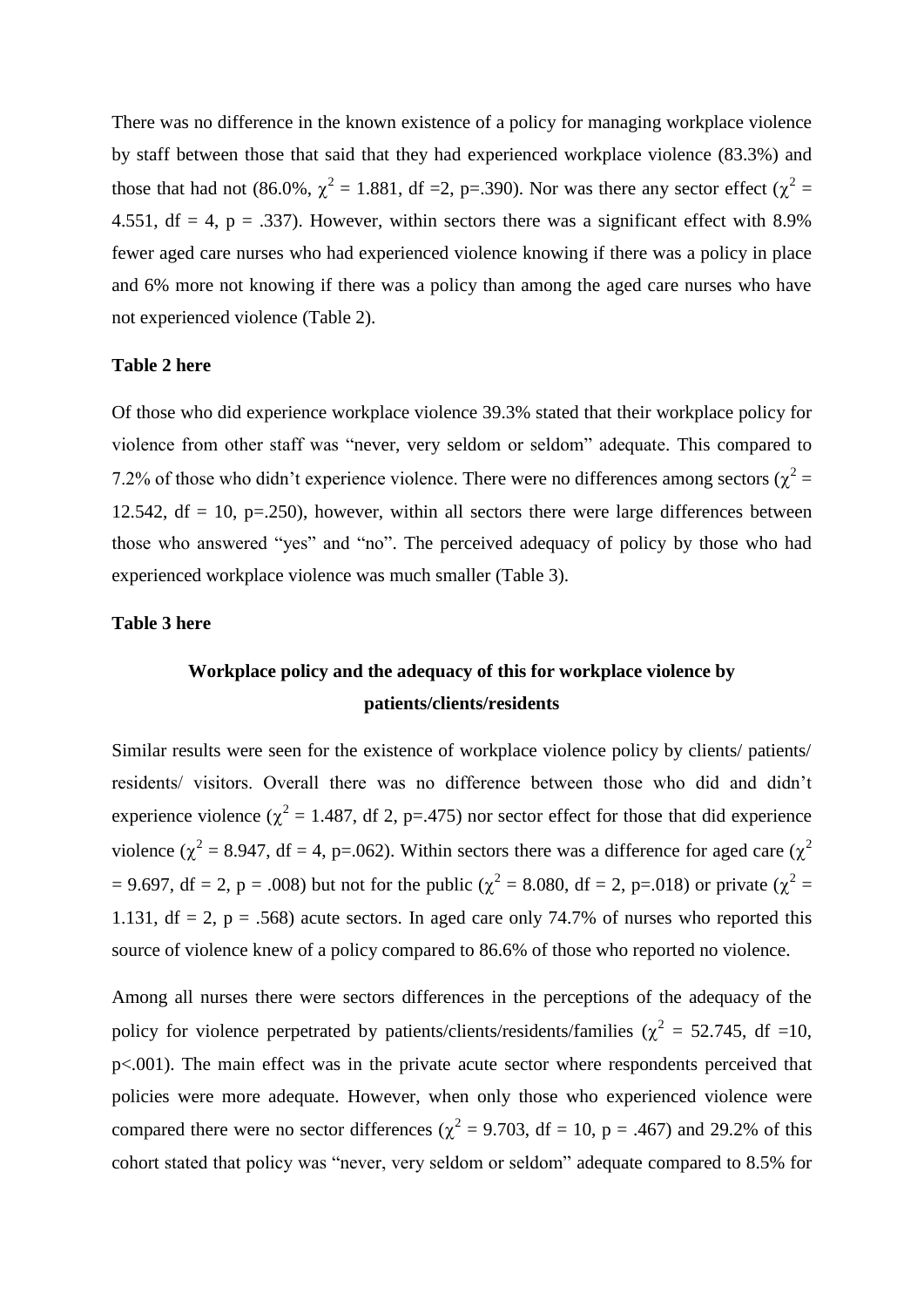those who didn"t experience violence. Within each sector there were significant effects with the adequacy of the policy being perceived to be far less in those who had experienced violence (see Table 4).

## **Table 4 here**

Further analysis of perceptions of nursing and nursing work was undertaken comparing responses of nurses who had and had not experienced violence in the past three months both across and within sectors.

## **Nursing work is emotionally challenging**

There were no sector differences ( $\chi^2$  = 9.618, df = 10, p = .475) among the "yes" cohort of nurses where 81.2% said the job was "extremely" or "quite" emotionally challenging. This figure compared to 67.9% for those nurse who reported no experienced violence. Among these "no" respondents there were sectors differences ( $\chi^2$  28.764, df 12, p = .004) with 77.1% of the aged case sector considering the job to be emotionally challenging compared to 63.9% and 63.5% for the public and private acute sectors, respectively. Within sectors there were also highly significant differences between "yes" and "no" respondents for both acute sectors (Table 5).

#### **Table 5 here**

#### **Work stress is high**

Over 80% of the "yes" cohort considered work stress to be "extremely" or "quite" high compared to 65% in the "no" group. Across sectors there were differences in both the "yes"  $(\chi^2 = 23.663, df = 12, p = .023)$  and "no" group ( $\chi^2 = 39.918$ , df 12, p<.001) with aged care sector respondents perceiving the highest levels of work stress in both instances. Within each sector the perceived stress was significantly higher among those who said "yes". (Table 6)

## **Table 6 here**

# **Workplace lacks teamwork and support from colleagues.**

There were no sector differences ( $\chi^2 = 12.885$ , df = 12, p = .377) in perception of teamwork and support for "yes" respondents and overall 32% of these nurses thought that teamwork was extremely or quite lacking. Among those nurses who said "no" to violence the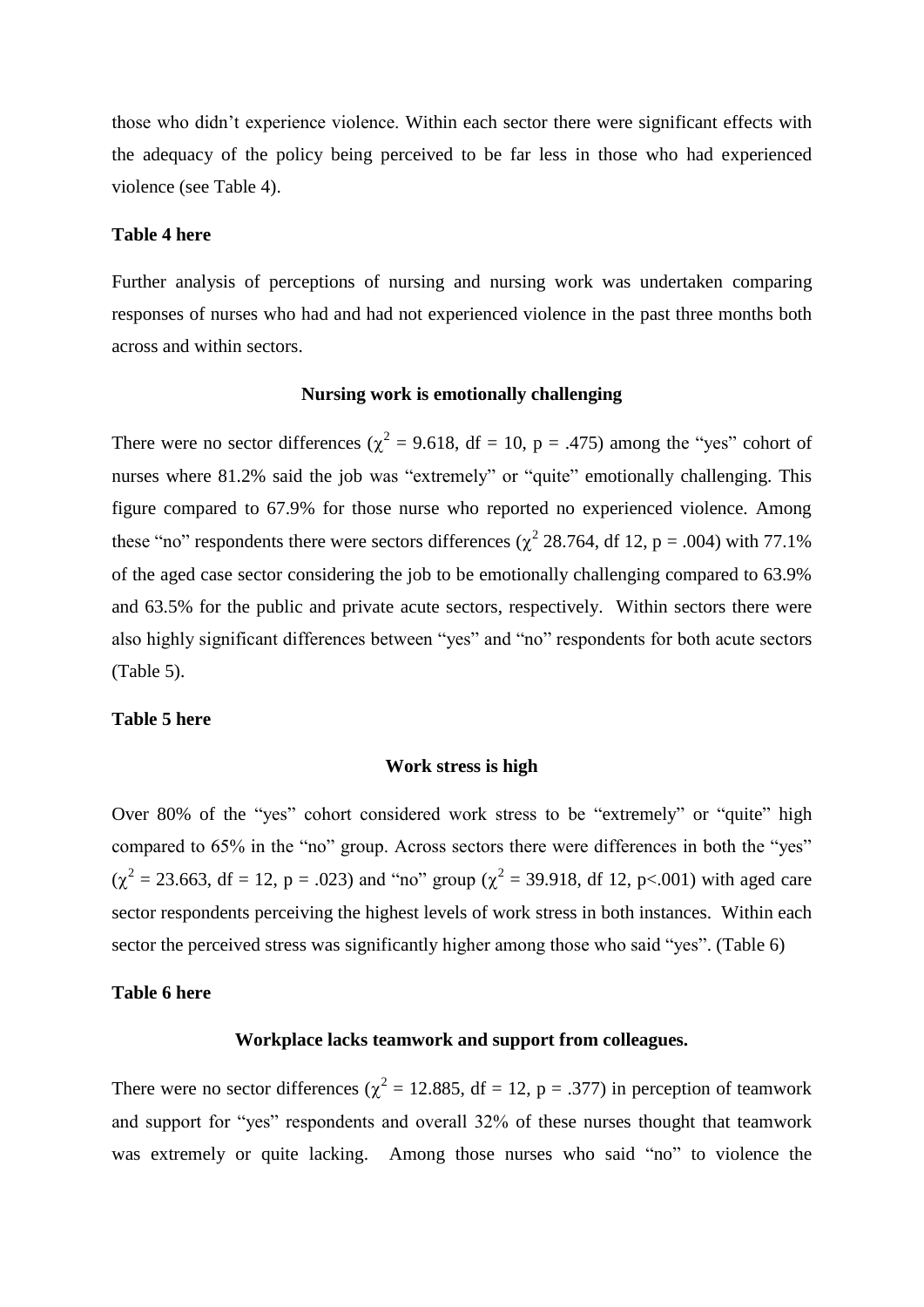equivalent figure was 15.6%. However in this "no" group there with highly significant sector difference ( $\chi^2$  = 40.732, df 12, p<.001) with more aged care sector nurses agreeing with the statement compared to the acute sectors Within sectors there were significant effects between "yes" and "no" respondents in the private acute and aged care sectors with the teamwork perceived to be more lacking among the nurses who had experienced work place violence (public acute  $\chi^2 = 10.828$ , df = 6, p = .094, private acute  $\chi^2 = 31.543$  df = 6, p < .001, aged care  $\chi^2 = 19.295$ , df = 6, p = .004).

## **Workplace is safe**

Among nurses who had experienced violence only 43% considered their workplace to be extremely safe or quite safe. There were no sector differences ( $\chi^2 = 25.329$ , df = 12, p = .013) in this group with the public sector nurses considering their work sector to be less safe than the two other sectors. Among nurses who had not experienced workplace violence 63.2% thought it to be extremely safe or quite safe and there were sectors differences ( $\chi^2$  = 27.466, df 12,  $p=0.007$ ) with the lowest perception of safely also in the public acute sector. Within sectors both the public acute and aged care sectors showed differences in perceptions between the "yes" and "no" groups (Table 7)

# **Table 7 here**

## **Nursing staff morale.**

Among nurses who had experienced violence only 10.3% considered nursing staff morale to be extremely or quite good (Table 8). There were sector differences ( $\chi^2 = 25.651$ , df = 12, p < .012) with public sector nurses considering their workplace morale to be the highest. In comparison 30.2% of nurses who had not experienced violence considered morale to be "extremely" or "quite" good and there were no differences among sectors ( $\chi^2$  = 17.509, df = 12,  $p < .131$ ). Highly significant effects were found within each sector in morale. Those who had experienced workplace violence were more likely to consider morale to be poorer than those and had not (public acute  $\chi^2 = 30.784$ , df = 6, p < .001, private acute  $\chi^2 = 38.245$  df = 6,  $p < .001$ , aged care  $\chi^2 = 34.085$ , df = 6, p < .001).

## **Table 8 here**

## **Morale is improving or deteriorating**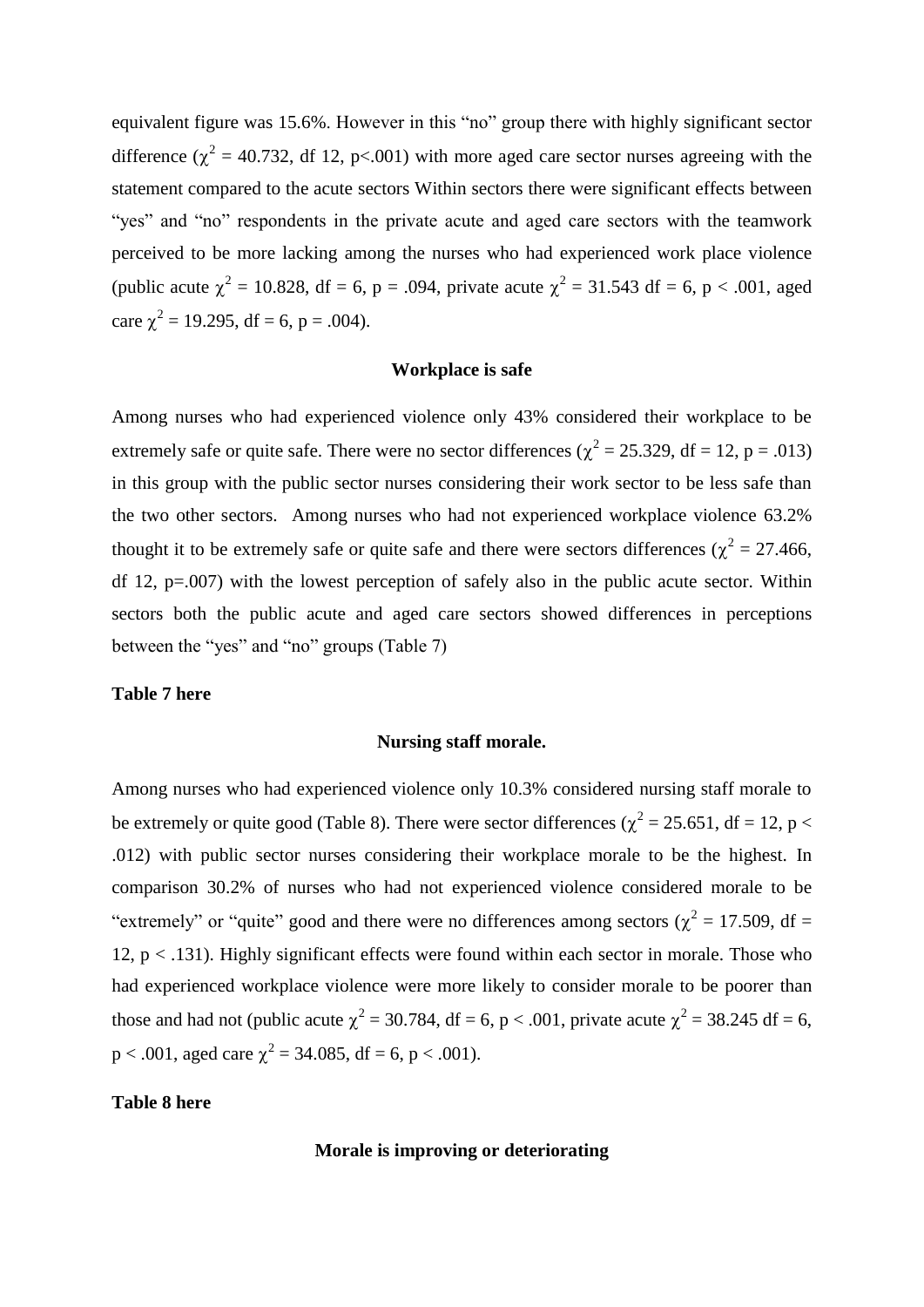Among nurses who had experienced workplace violence 50% considered staff morale to be deteriorating "extremely" or "slightly (Table 9) and more aged care nurses noted "extreme" deterioration ( $\chi^2$  = 24.521, df = 12, p < .017). In contrast among nurses who had not experienced workplace violence only 28.6% considered morale to be deteriorating "extremely" or "quite". However, there was also a significant effect for the "no" cohort ( $\chi^2$  = 30.183,  $df = 12$ ,  $p = .003$ ) with the largest perceived deterioration in the aged care sector.

#### **Table 9 here**

Within sectors there were significant differences between those who had and had not experienced violence (public acute $\chi^2 = 17.317$ , df = 6, p = . 008; private acute  $\chi^2 = 36.665$ , df = 6, p < .001; aged care  $\chi^2$  = 26.560, df = 6, p < .001). In each case those who had experienced violence considered the morale to be deteriorating more than those who had not.

#### **DISCUSSION**

#### **Levels and sources of workplace violence**

While nursing is recognised as a high risk occupation, the international data do not provide a consistent view of the incidence of workplace violence among nurses because no one study has used a consistent definition of workplace violence. Where there have been attempts to quantify the extent of workplace violence among nurses it appears that the incidence of workplace violence is rising  $3, 37$ . There are many causes postulated for this increasing level of workplace violence including:

a) The focus on workplace violence (for example the "Zero Tolerance policy) has raised the awareness of nurses and they are more likely to report workplace violence.<sup>3, 37</sup> However, elsewhere nurses continue to under-report workplace violence. <sup>6, 13, 17, 32, 34</sup>. The main cause of under-reporting violence nurses receive from patients/clients/residents, is accepting it as normal in their nursing work <sup>6, 26, 29, 34</sup>. Other reasons for under-reporting incidences of workplace violence include: poor or unknown reporting mechanisms  $^{17, 34}$ ; fear of reprisals by senior management  $^{6, 34}$ ; lack of time or unwillingness to complete the necessary paperwork  $6, 17$ ; a belief that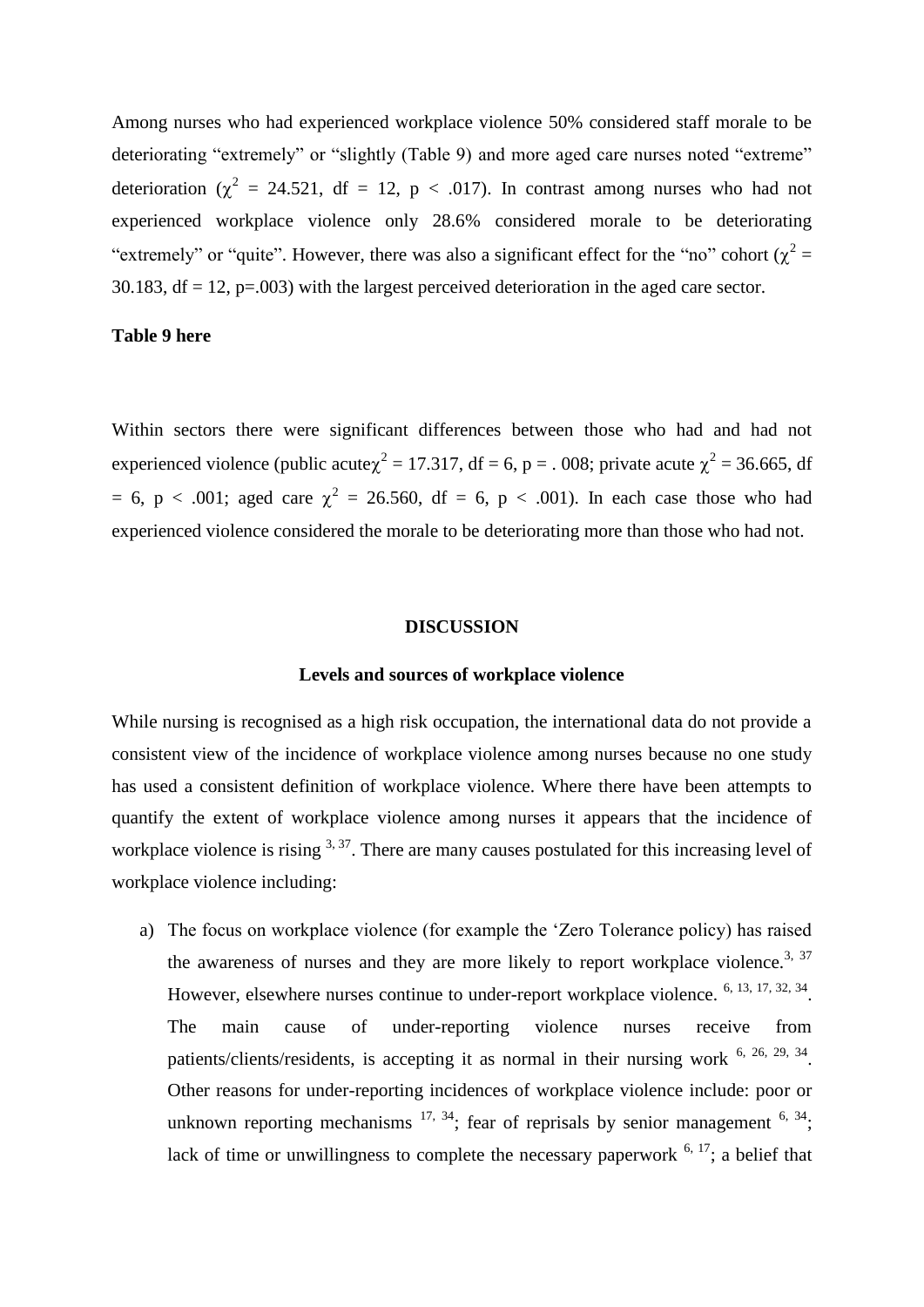no action will be taken  $17, 25$ ; an increase in victimisation from bullies within the workplace (particularly if they are subject to horizontal violence)  $11, 17, 25$ ; and their gender (male). <sup>38</sup>

- b) The society in which we live has increasingly become more violent and/or more tolerant of violence. $^{23}$
- c) Within many workplaces there is a climate which encourages workplace violence.<sup>7, 9, 11</sup>

The results of the 2007 study show a lower incidence of workplace violence than a previous Australian study  $^{20}$ . Furthermore, the data do indicate that there is no net increase in workplace violence in the members of the Queensland Nurses Union who have responded to this survey in 2001, 2004 and 2007. Rather, it appears that levels of workplace violence have decreased from a higher level in 2004. However the results clearly show that the levels of violence are still high and require greater attention. While the 2007 findings appear to be inconsistent with reports of rising incidents of workplace violence internationally, the international increase could be the result of other factors (as aforementioned) rather than an actual increase in violence.

Similar to many previous studies into the sources of workplace violence, the major source of workplace violence was from patients/clients/residents. 3, 5-8, 18, 22, 24, 30-33, 39

#### **Policies for the control of workplace violence from other staff and patients/relatives**

The majority of the respondents here noted a policy in place to prevent and/or manage workplace violence from other staff and/or from patients/relatives. This is consistent with international best practice which suggests workplaces should have policy for the prevention and management of workplace violence.  $15, 17, 30$  It is therefore consistent that those respondents who had experienced workplace violence within the last three months were more likely to believe that their workplace policy was ineffective.

Of interest is the finding that awareness of policy did not differ between those who had and had not experienced workplace violence. This suggests that policies do exist and it is not the absence of policy that is a causal factor to violence. This conclusion is inconsistent with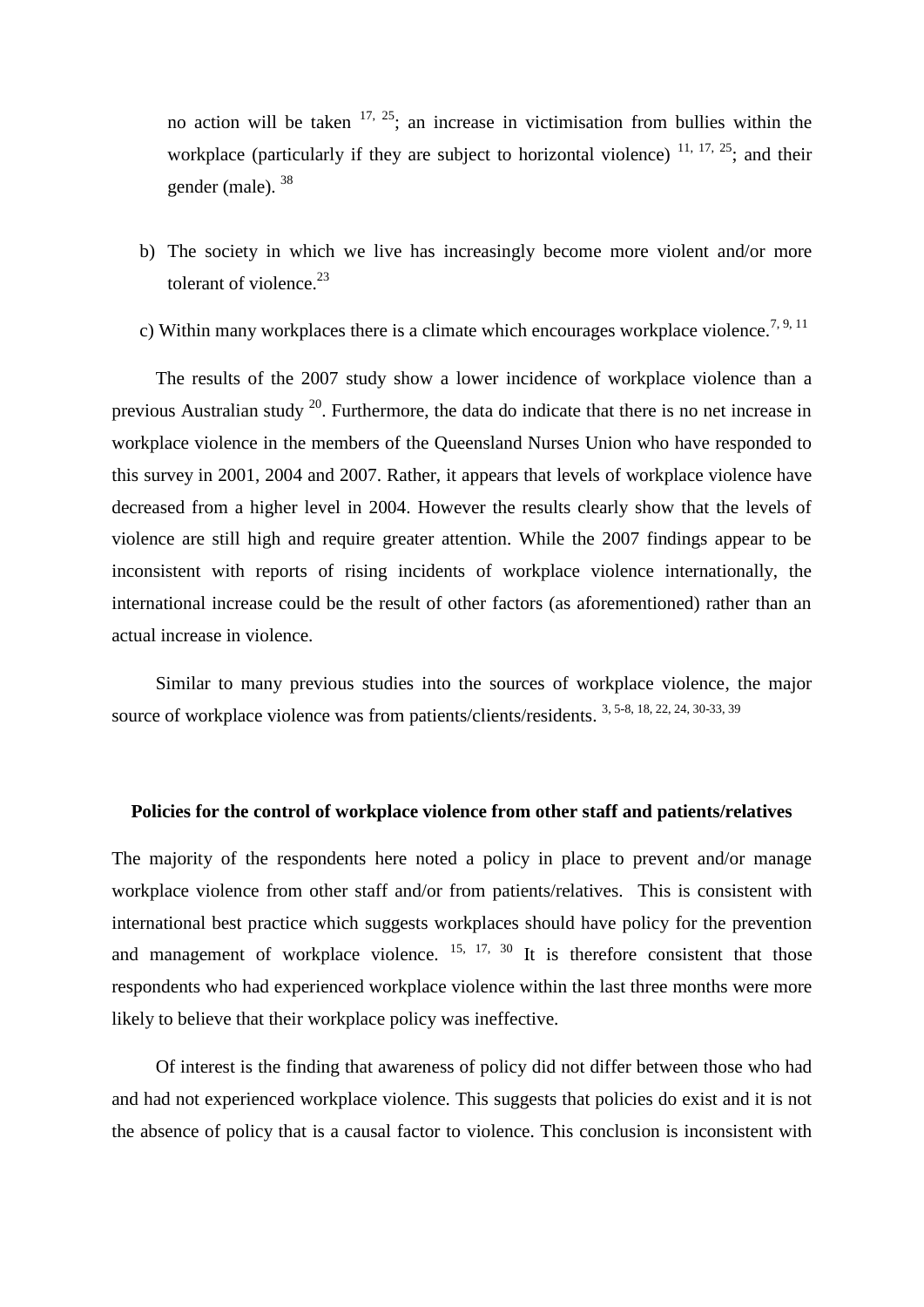previous statements which have linked the presence of policies with decreased levels of workplace violence and lower levels of reporting. 8, 11, 19, 24

A major finding here is that in the public sector, with its single overarching corporate policy, the incidence of workplace violence is highest. This finding suggests that it may not be the presence or absence of a policy on workplace violence which decreases workplace violence. Rather, it is the local work climate (or context) in which the policy is put into place which has a greater effect.  $\frac{11}{11}$  Many contend that the existence of a policy is insufficient and that there needs to be a multi-focal approach to successfully address workplace violence.  $5, 6$ , 19, 22

#### **Demographics of nurses and workplace violence**

While there has been a focus on organisational initiatives, there is also a large body of work that links the individual characteristics of nurses (e.g. age, experience in nursing, gender, personality traits) to their level of experienced workplace violence. <sup>2, 20, 22, 29, 31</sup> This study reported here did not measure the personality traits of nurses and analysis of the demographic data of the participants did not find any significant association between gender, age of the nurse, experience of the nurse and their reports of workplace violence. <sup>24, 31, 33</sup> Findings on the job level of nurses were inconsistent between the sectors, with no difference in experience of workplace violence and level of nurse in the public sector. However, in the private and aged care sectors, those nurses who provide the most clinical care (RN level 1, ENs and AINs) experienced more workplace violence than more senior RNs.<sup>3</sup>

### **The emotionally challenging nature of nursing work and work stress**

Similar to our previous studies, this study found that nurses perceive nursing work to be emotionally challenging.<sup>40</sup> The findings also suggest that those nurses who find nursing most emotionally challenging are more likely to report higher levels of workplace violence. Similarly, those nurses who reported high levels of work stress were also those who reported workplace violence. While there have been no studies which have linked perceptions of the emotionally challenging nature of nursing work to workplace violence, there have been previous studies which have linked work stress and workplace violence. 10, 12, 22 However, it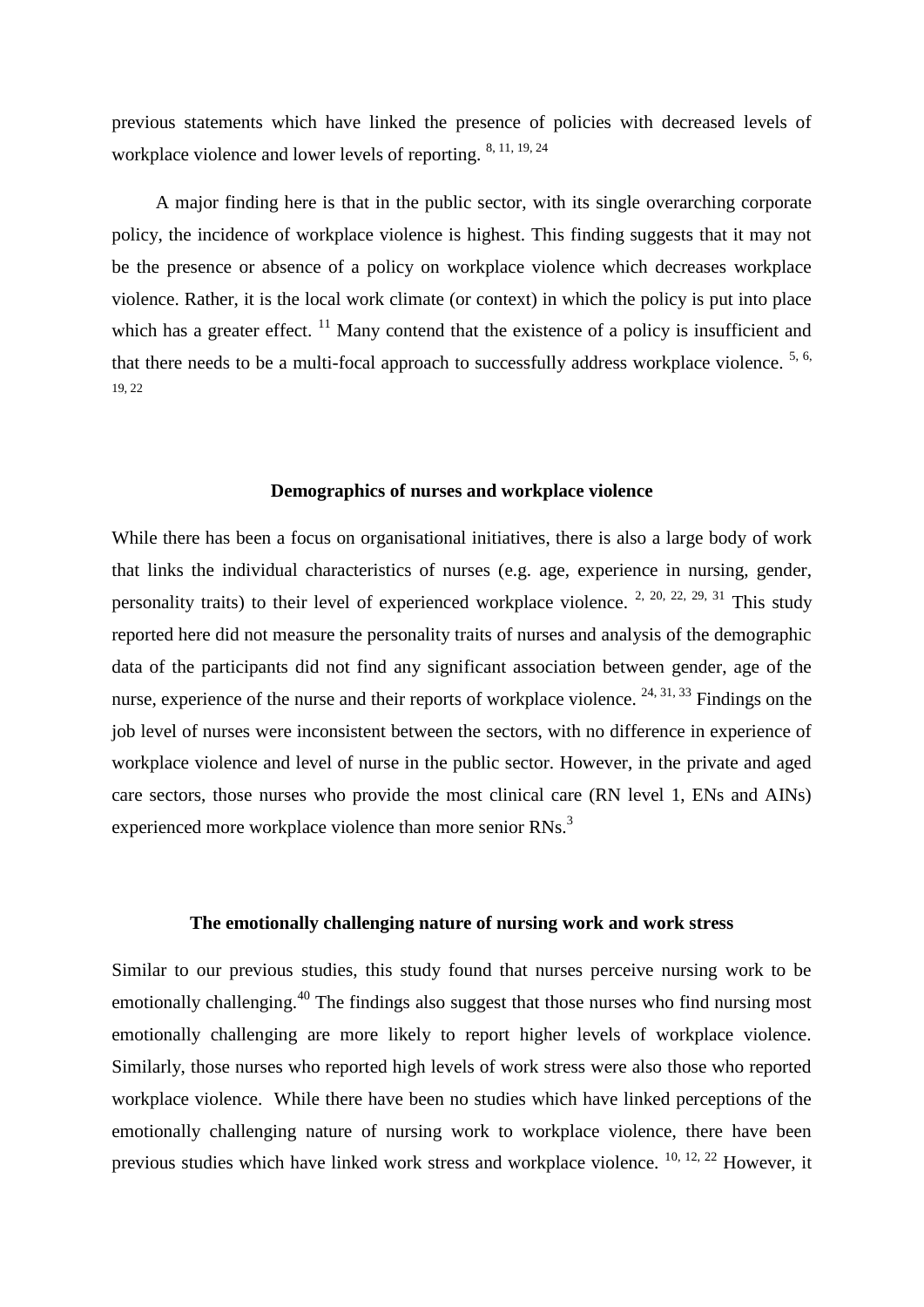is unclear if the work stress is created by the workplace violence or if the high level of stress is caused by other factors (such as insufficient staff, high workload) and that this stress then increases the incidence of workplace violence. 4, 6, 10, 12, 14 Regardless, those environments with greater levels of work stress also experience greater levels of workplace violence.

# **Teamwork and support within the workplace**

A supportive team within the workplace has been found to mitigate workplace violence.  $14, 23$ Similarly, working within a team which is unsupportive and where the nurse may experience harassment and bullying has been associated with high levels of workplace violence.  $^{14, 29}$ This study has found that nurses who perceive high levels of teamwork and support within their workplace are less likely to have experienced workplace violence.

## **Safety of the Workplace**

The findings of the 2007 study reflect those of our previous study and Spector et al"s study which found the perceived degree of workplace safety was inversely related to the incidence of reported workplace violence.  $3.9$  Additionally, the public sector nurses (who experienced the highest level of violence) were more likely to believe their workplace was unsafe. This finding has also been noted by other authors who believe that those nurses who perceive the workplace to be unsafe are more likely to have experienced workplace violence. <sup>2, 22, 30, 39</sup>

# **Morale**

Nurses in this study who experienced workplace violence were more likely to believe that morale was low and decreasing. The effect of workplace violence on morale has previously been identified. 4, 11, 16, 27 These researchers linked low morale to the experience of workplace violence. However here, public sector nurses (who had the highest levels of workplace violence) had the highest perceptions of workplace morale.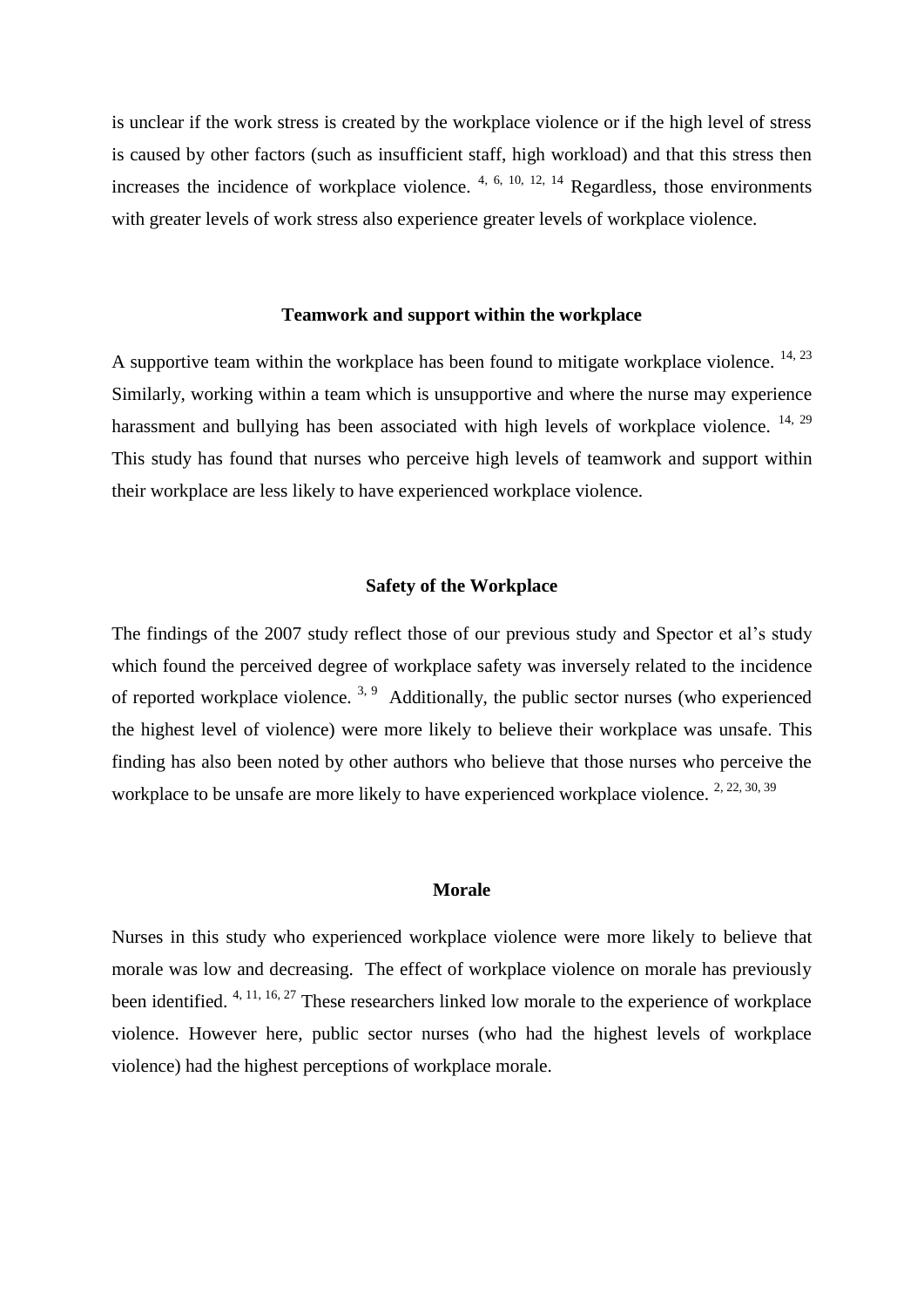Arguably, whether the incidence is one percent or seventy percent, the long-term consequences for the individual, the profession and the employer are well documented and supported by the findings of this study.  $15, 29$  The personal costs are demonstrated by the high levels of levels of workplace stress, the lack of feeling supported and/or being a member of a team, perceptions of an unsafe workplace and lower perceptions of morale within the workplace.

The impact of workplace violence on the profession of nursing is large. Previous studies have shown that exposure to workplace violence can influence how a student would perceive their future career.  $4, 13$  The aforementioned factors also impact on the profession if both experienced and inexperienced nurses continue to exit the profession because employers do not provide a physical and emotional safe place in which to work. <sup>18</sup>

# **The context of practice**

The higher level of workplace violence from patients/families in this study in the public sector is consistent with the view that "state government workplaces are more likely to experience workplace violence from patients/families'.<sup>7</sup> Elsewhere in Australia and here, nurses in private hospitals were less likely to be exposed to workplace violence than nurses in the public sector.  $20$  However, it is apparent that there are differences in the incidence of workplace violence *within* a sector. For example, not all nurses working for the state government (public sector) believed policies were effective despite working under the same policy. This would reflect local differences impacting on the implementation of the policy. Peek-Asa and colleagues found when evaluating the implementation of a standard policy across workplaces that implementation differed (i.e. larger hospitals were more likely to have implemented more aspects of the policy than smaller hospitals).  $8 \sinh ar$  to our previous studies, these data highlight the challenges of nurses employed in the aged care sector. Data revealed regardless of exposure to workplace violence, nurses in the aged care sector are more likely to highlight the emotional challenges of this work and continue to perceive morale to be deteriorating. In these cases, exposure to high levels of workplace violence merely exacerbates job dissatisfaction. <sup>40</sup>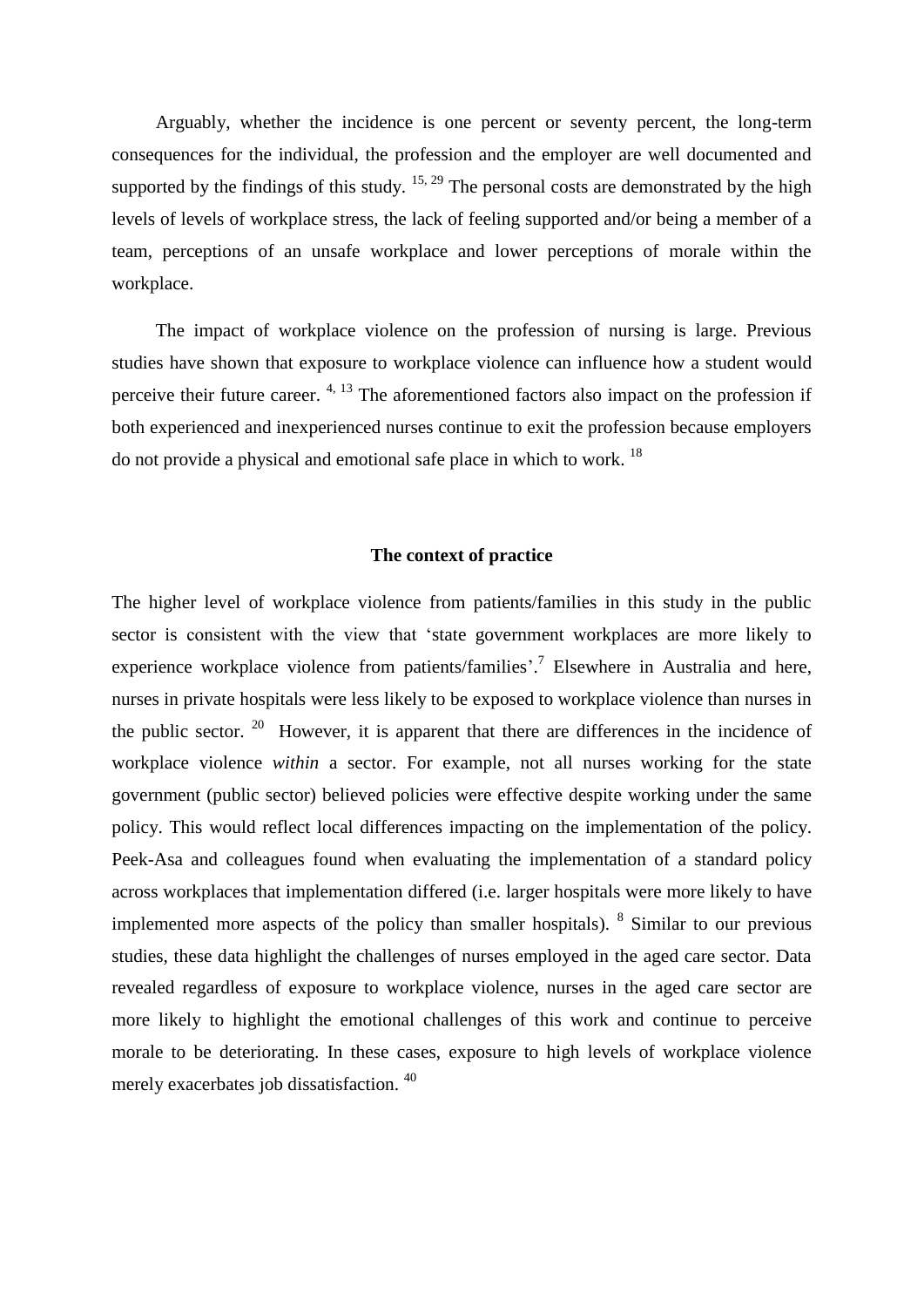From an organisational perspective, this study clearly shows the impact of the local context on the reported exposure to nurses to workplace violence. It appears that nurses employed in the public sector, the majority of which perceive their policies to be adequate, have a greater exposure to workplace violence than nurses in the other sectors. Employers must continue to focus on prevention and management at the local level. A "one size fits all" policy which may not take into consideration local nuisances is insufficient to address this major workplace issue. Results suggest that workplace violence impacts on factors which influence job satisfaction and therefore while workplace violence factors remain unaddressed there will continue to be unnecessary attrition from the nursing workforce.<sup>41</sup>

#### **CONCLUSION**

This study reveals that there was no net increase in workplace violence in the members of the Queensland Nurses Union (Australia) who responded to a self-port postal survey in 2001, 2004 and 2007. Rather, it appears that levels of workplace violence in fact decreased from a higher level in 2004. Nevertheless, results clearly suggest that the levels of violence are still high and require greater attention. Exposure to workplace violence has implications for individual nurses, the profession and the employer. Although the data demonstrate consistencies and inconsistencies with other studies and do not provide any clearer picture on the incidence of workplace violence among the nursing workforce, a caveat is required: a focus on measuring accurately the incidence risks taking away from the need to control the problem.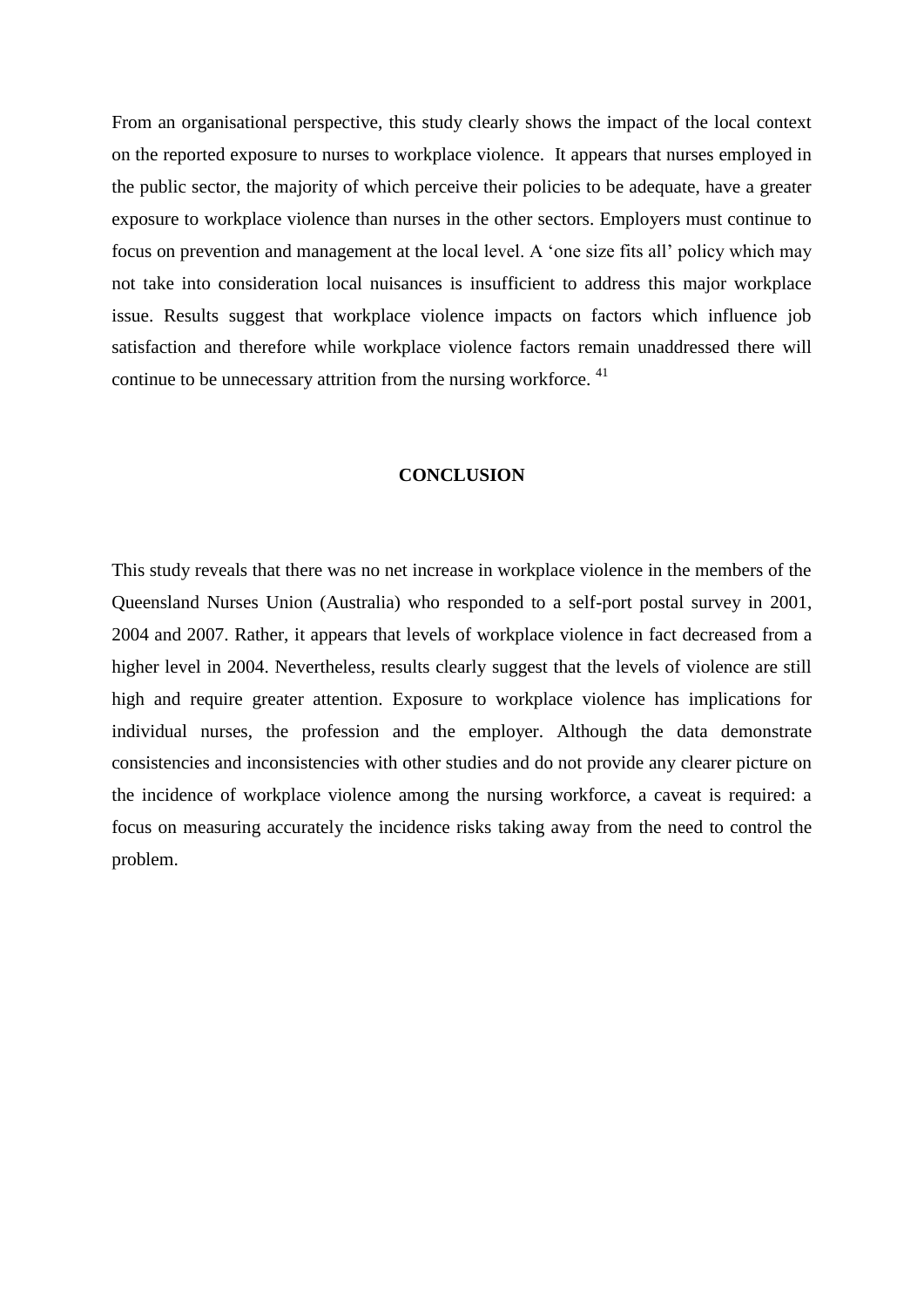# **REFERENCES**

1. Ferns T. Violence in the accident and emergency department - an international perspective. *Accident and Emergency Nursing* 2005; **13**: 180-185.

2. Gallant-Roman M A. Ensuring Nurses' Safety in Violent Workplaces. *AAOHN Journal* 2008; **56**: 51-52.

3. Hegney D, Eley R, Plank A, Buikstra E, Parker V. Workplace violence in Queensland, Australia: the results of a comparative study. *International Journal of Nursing Practice* 2006; **12**: 220-231.

4. Happell B. Putting all the pieces together: exploring workforce issues in mental health nursing. *Contemporary Nurse* 2008; **29**: 43-52.

5. Hodge A N, Marshall A P. Violence and aggression in the emergency department: a critical care perspective. *Australian Critical Care* 2007; **20**: 61-67.

6. Luck L, Jackson D, Usher K. Survival of the fittest, or socially constructed phenomena? Theoretical understandings of aggression and violence towards nurses. *Contemporary Nurse* 2006; **21**: 251-263.

7. McPhaul K M, London M, Murrett K, Flannery K, Rosen J, Lipscomb J. Environmental Evaluation for workplace violence in healthcare and social sciences. *Journal of Safety Research* 2008; **39**: 237-250.

8. Peek-Asa C, Casteel C, Allareddy V*, et al.* Workplace violence prevention programs in psychiatric units and facilities. *Archives of Psychiatric Nursing* 2009; **23**: 166-176.

9. Spector P E, Coulter M L, Stockwell H G, Matz M W. Perceived violence climate: a new construct and its relationship to workplace physical violence and verbal aggression, and their potential consequences. *Work & Stress* 2007; **21**: 117-130.

10. St-Pierre I, Holmes D. Managing nurses through disciplinary power: a Foucauldian analysis of workplace violence. *Journal of Nursing Management* 2008; **16**: 352-359.

11. Hutchinson M, Vickers M H, Jackson D, Wilkes L. 'They stand you in a corner; you are not allowed to speak': Nurses tell of abusive indoctrination in work teams dominated by bullies. *Contemporary Nurse* 2006; **21**: 228-238.

12. Speedy S. Workplace violence: The dark side of organisational life. *Contemporary Nurse* 2006; **21**: 239-250.

13. Hinchberger P A. Violence against female student nurses in the workplace. *Nursing Forum* 2009; **44**: 37-46.

14. Rocker C F. Addressing nurse-to-nurse bulling to promote nurse retention. *OJIN: The Online Journal of Issues in Nursing* 2008; **13**.

15. Armstrong F. Keeping nurses safe: an industry perspective. *Contemporary Nurse* 2006; **21**: 209 - 211.

16. Carmody M. No longer 'a private matter': Collective action against the manifestations of violence. *Contemporary Nurse* 2006; **21**: iii - iv.

17. Clements P T, DeRanieri J T, Clark K, Manno M S, Kuhn D W. Workplace violence and corporate policy for health care settings. *Nursing Economics* 2005; **23**: 119-124.

18. Cubit K, Farrell G. Aggression in nursing: A time to look closely at aged care? *Contemporary Nurse* 2006; **21**: 264-266.

19. Farrell G, Cubit K. Nurses under threat: a comparison of content of 28 aggression management programs. *International Journal of Mental Health Nursing* 2005; **14**: 44-53.

20. Farrell G A, Bobrowski C, Bobrowski P. Scoping workplace aggression in nursing: findings from an Australian study. *Journal of Advanced Nursing* 2006; **55**: 778-787.

21. Warne S, Walters H. Pressure rising against violence. *Australian Nursing Journal* 2006; **14**: 21-24.

22. Gallant-Roman M A. Strategies and tools to reduce workplace violence. *AAOHN Journal* 2008; **56**: 449-454.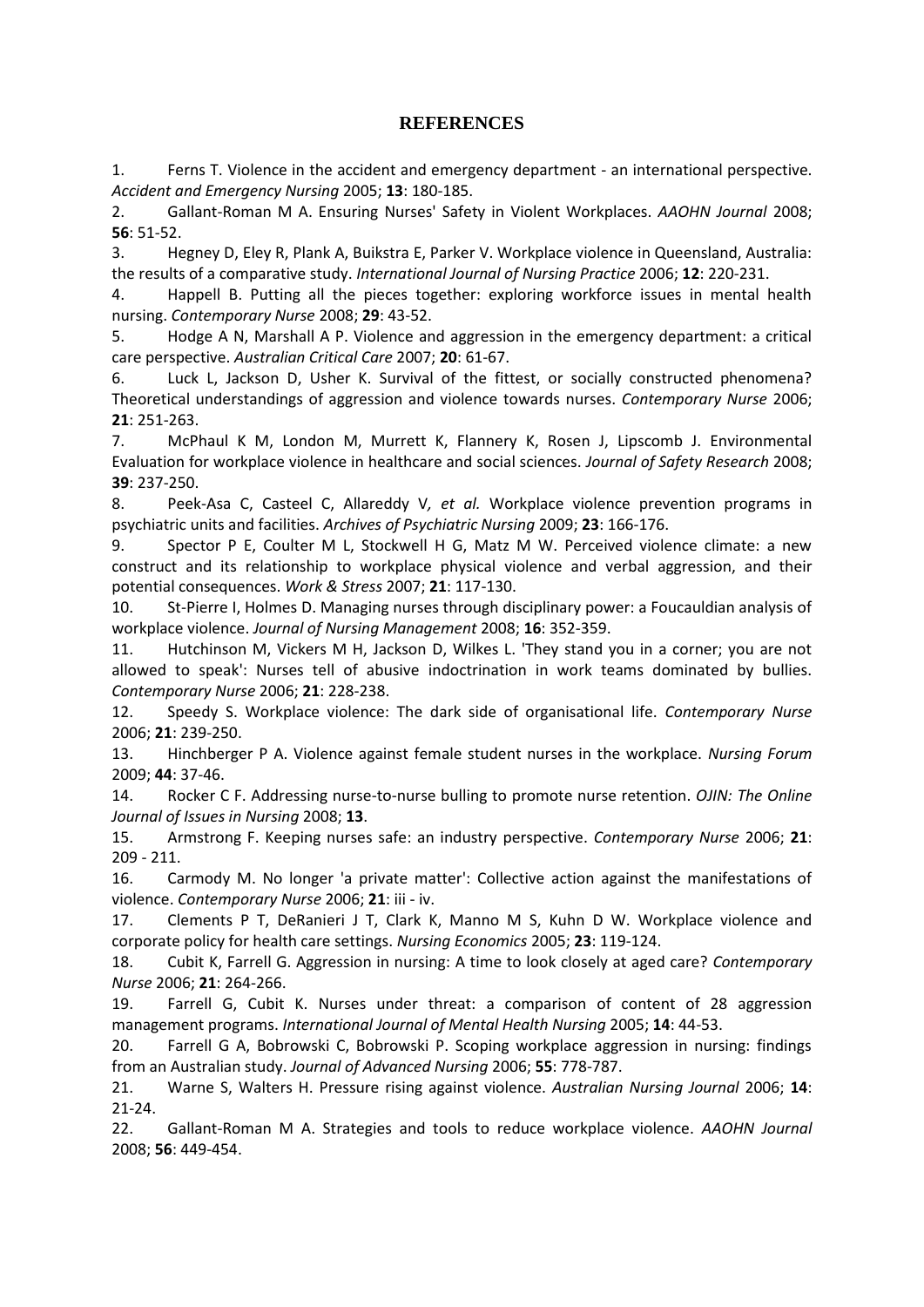23. Paterson B, Leadbetter D, Miller G. Beyond Zero Tolerance: a varied approach to workplace violence. *British Journal of Nursing* 2005; **14**: 810-815.

24. Hills D. Relationships between aggression management training, perceived self-efficacy and rural general hospital nurses' experiences of patient aggression. *Contemporary Nurse* 2008; **31**: 20- 31.

25. Holmes C. Violence, zero tolerance and the subversion of professional practice. *Contemporary Nurse* 2006; **21**: 212 - 227.

26. Maguire J, Ryan D. Aggression and violence in mental health services: categorizing the experiences of Irish nurses. *Journal of Psychiatric and Mental Health Nursing* 2007; **14**: 120-127.

27. Oztunc G. Examination of incidents of workplace verbal abuse against nurses. *Journal of Nursing Care Quality* 2006; **21**: 360-365.

28. Jackson D, McMurray A. Epilogue. *Contemporary Nurse* 2006; **21**: 324-326.

29. Camerino D, Estryn-Behar M, Conway P M, van Der Heijen B I J M, Hasselhorn H-M. Workrelated factors and violence among nursing staff in the European NEXT study: A longitudinal cohort study. *International Journal of Nursing Studies* 2008; **45**: 35-50.

30. Catlette M. A descriptive study of the perceptions of workplace violence and safety strategies of nurses working in Level I trauma centres. *journal of emergency nursing* 2005; **31**: 519- 525.

31. Lundstrom M, Saveman B-I, Eisemann M, Astrom S. Prevalence of violence and its relation to caregivers' demographics and emotional reactions - an explorative study of caregivers working in group homes for persons with learning disabilities. *Scand J Caring Sci* 2007; **21**: 84-90.

32. Robinson K M, Tappen R M. Policy recommendations on the prevention of violence in longterm care facilities. *Journal of Gerontological Nursing* 2008; **34**: 10-14.

33. Lin Y-H, Liu H-E. The impact of workplace violence on nurses in South Taiwan. *International Journal of Nursing Studies* 2005; **24**.

34. Ericksen A B. Violence in the workplace. *RN* 2008: 39-42.

35. Tuckett A, Parker D, Eley R, Hegney D. I love nursing but .. qualitative findings from Australian aged-care nurses about their intrinsic, extrinsic and social work values. *international Journal of Older People Nursing* in press.

36. Henwood T, Eley R, Parker D, Tuckett A, Hegney D. Regional Differences Among Employed Nurses: a Queensland Study *Australian Journal of Rural Health* in press.

37. Paterson B, Miller G, Leadbetter D, Bowie V. Zero tolerance and violence in services for people with mental health needs. *Mental Health Practice* 2008; **11**: 26-30.

38. Findorff M J, McGovern P M, Wall M M, Gerberich S G. Reporting violence to a health care employer: a cross-sectional study. *AAOHN Journal* 2005; **53**: 399 - 406.

39. King L A, McInerney P A. Hospital workplace experiences of registered nurses that have contributed to their resignation in the Durban metropolitan area. *Curationis* 2006: 70-81.

40. **Hegney D**, Eley R, Plank A, Buikstra E, Parker V. Workforce Issues in Nursing in Queensland, Australia: 2001 and 2004. . *Journal of Clinical Nursing* 2006; **15**: 1521-1530. .

41. Estryn-Behar M, Van Der Heijen B, Camerino D*, et al.* Violence risks in nursing - results from the European 'NEXT' study. *Occupational Medicine* 2008; **58**: 107-114.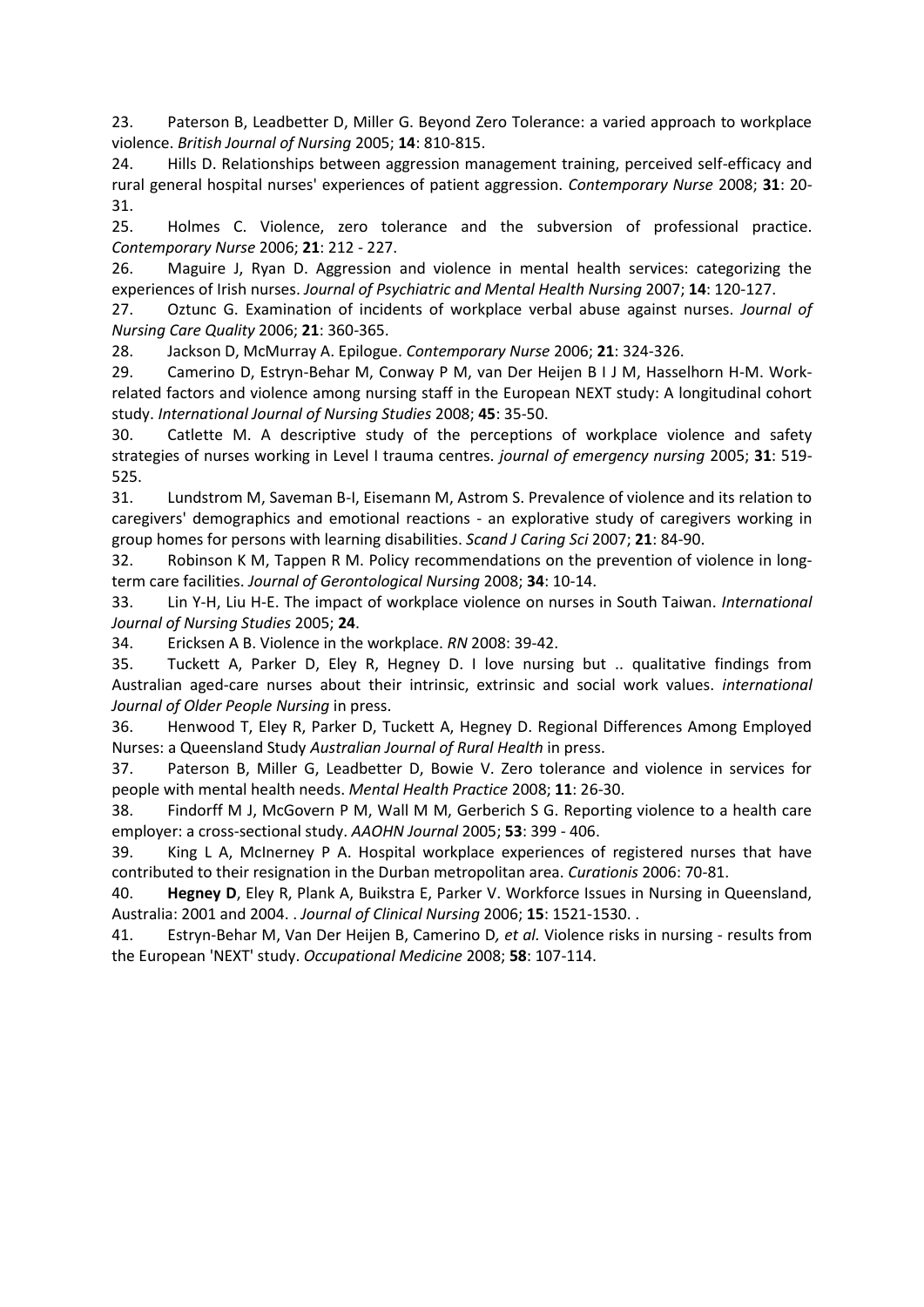|                               | <b>Public acute</b>     | <b>Private acute</b> | <b>Aged care</b> |
|-------------------------------|-------------------------|----------------------|------------------|
| <b>Number of nurses</b>       | 144                     | 231                  | 175              |
| <b>Number of perpetrators</b> | 313                     | 365                  | 355              |
| Identity of perpetrators      | Percentage of responses |                      |                  |
| Clients/patients/residents**  | 35.5%                   | 20.0%                | 36.3%            |
| Other nurses*                 | 21.4%                   | 14.2%                | 21.7%            |
| Visitors/relatives**          | 24.3%                   | 11.8%                | 17.7%            |
| Nursing management            | 14.1%                   | 10.7%                | 15.2%            |
| Doctors**                     | 10.9%                   | 12.6%                | 2.0%             |
| Other staff                   | 4.5%                    | 2.2%                 | 8.7%             |
| Other management*             | 2.2%                    | $.5\%$               | 4.5%             |
| Allied health professionals   | 2.2%                    | .8%                  | .3%              |
| Other                         | 1.0%                    | $.5\%$               | .6%              |

**Table 1** Sources of workplace violence by sector

 $*$  p $< 0.01$ ,  $*$  p $< 0.001$ 

|                               |          | <b>Sector</b>             |        |                         |        |                           |            |
|-------------------------------|----------|---------------------------|--------|-------------------------|--------|---------------------------|------------|
| Existence of<br><b>Policy</b> |          | <b>Public</b>             |        | Private                 |        | Aged care                 |            |
|                               |          | $\bf No$                  | Yes    | N <sub>0</sub>          | Yes    | N <sub>0</sub>            | <b>Yes</b> |
| No policy                     | Count    | 3                         | 11     | 7                       | 2      | $\mathfrak{D}$            | 7          |
|                               | % within | 2.2%                      | 7.1%   | 3.1%                    | 1.6%   | 1.2%                      | 4.1%       |
| Yes, policy                   | Count    | 114                       | 125    | 188                     | 107    | 160                       | 143        |
|                               | % within | 82.0%                     | 80.6%  | 83.2%                   | 85.6%  | 93.0%                     | 84.1%      |
| Don't know                    | Count    | 22                        | 19     | 31                      | 16     | 10                        | 20         |
|                               | % within | 15.8%                     | 12.3%  | 13.7%                   | 12.8%  | 5.8%                      | 11.8%      |
| Total                         | Count    | 139                       | 155    | 226                     | 125    | 172                       | 170        |
|                               | % within | 100.0%                    | 100.0% | 100.0%                  | 100.0% | 100.0%                    | 100.0%     |
|                               |          | $\chi^2$ = 4.440, df = 2, |        | $\chi^2$ = 810, df = 2, |        | $\chi^2$ = 7.053, df = 2, |            |
|                               |          | $p = 109$                 |        | $p = .667$              |        | $p = .029$                |            |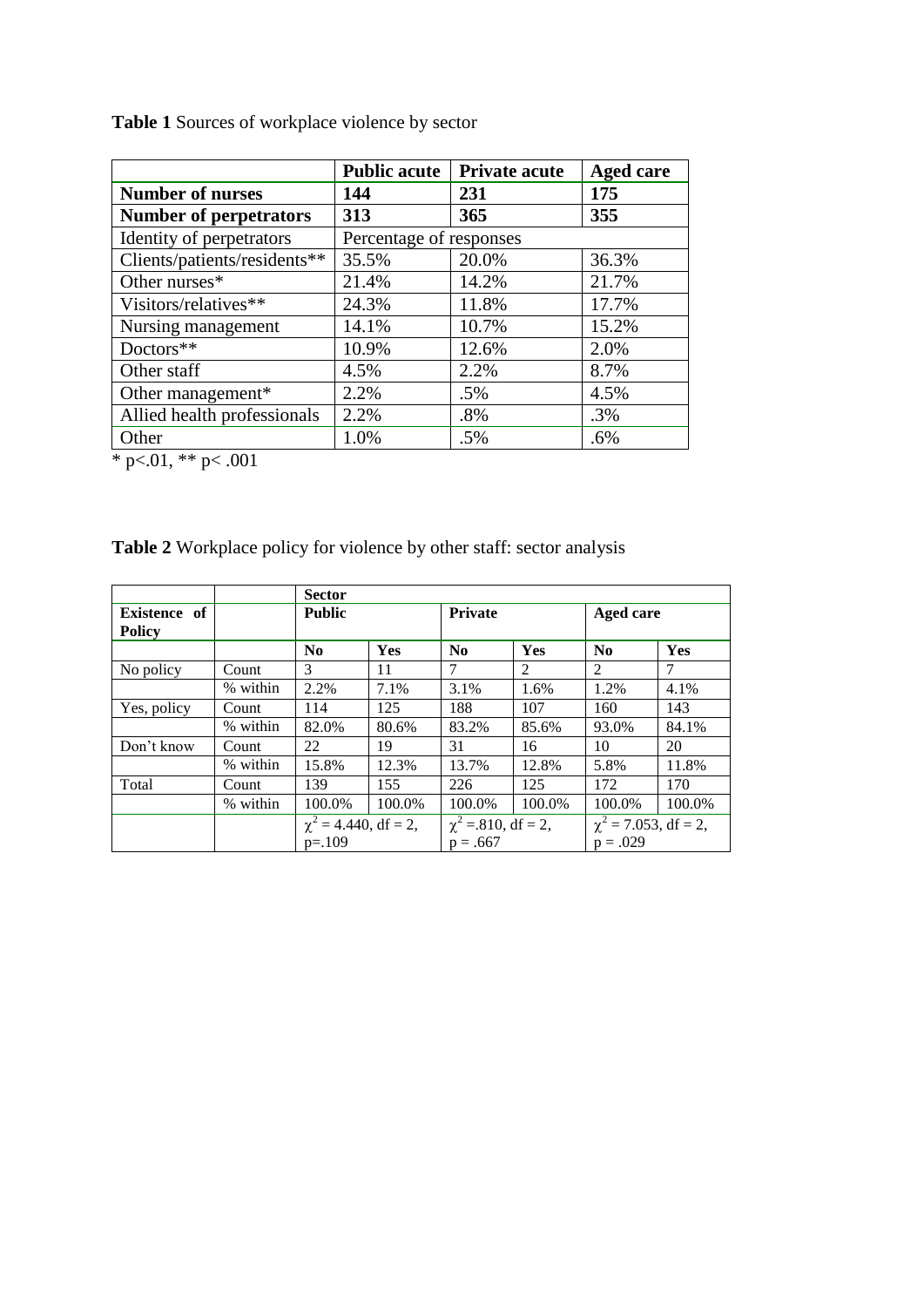| <b>Adequacy of Policy</b> |          | <b>Public</b>              |        | <b>Private</b>            |                | <b>Aged Care</b>           |            |
|---------------------------|----------|----------------------------|--------|---------------------------|----------------|----------------------------|------------|
|                           |          | N <sub>0</sub>             | Yes    | N <sub>0</sub>            | <b>Yes</b>     | N <sub>0</sub>             | <b>Yes</b> |
| Never/Very seldom         | Count    | 3                          | 30     | 2                         | 22             | 5                          | 29         |
|                           | % within | 2.7%                       | 23.3%  | 1.1%                      | 20.8%          | 3.2%                       | 19.9%      |
| Seldom                    | Count    | 5                          | 27     | 9                         | 20             | 8                          | 22         |
|                           | % within | 4.4%                       | 20.9%  | 4.7%                      | 18.9%          | 5.1%                       | 15.1%      |
| Sometimes                 | Count    | 27                         | 31     | 27                        | 24             | 26                         | 51         |
|                           | % within | 23.9%                      | 24.0%  | 14.2%                     | 22.6%          | 16.6%                      | 34.9%      |
| Mostly                    | Count    | 45                         | 20     | 64                        | 24             | 70                         | 26         |
|                           | % within | 39.8%                      | 15.5%  | 33.7%                     | 22.6%          | 44.6%                      | 17.8%      |
| Always                    | Count    | 13                         | 6      | 33                        | $\mathfrak{D}$ | 36                         | 9          |
|                           | % within | 11.5%                      | 4.7%   | 17.4%                     | 1.9%           | 22.9%                      | 6.2%       |
| Don't know                | Count    | 20                         | 15     | 55                        | 14             | 12                         | 9          |
|                           | % within | 17.7%                      | 11.6%  | 28.9%                     | 13.2%          | 7.6%                       | 6.2%       |
| Total                     | Count    | 113                        | 129    | 190                       | 106            | 157                        | 146        |
|                           | % within | 100.0%                     | 100.0% | 100.0%                    | 100.0%         | 100.0%                     | 100.0%     |
|                           |          | $\chi^2$ = 49.559, df = 5, |        | $\chi^2$ = 73.063, df = 5 |                | $\chi^2$ = 68.077, df = 5, |            |
|                           |          | p < .001                   |        | p < .001                  |                | p < .001                   |            |

**Table 3** Perceptions of the adequacy of the workplace policy by previous exposure of violence (YES) or no violence (NO) in the last three months: by sector.

**Table 4** Adequacy of the policy for control of workplace violence from patients/clients/residents/families by sector and by previous exposure of violence (YES) or no violence (NO) in the last three months.

| <b>Adequacy of Policy</b> |          | <b>Public</b>              |        | Private                    |            | <b>Aged Care</b>           |                |
|---------------------------|----------|----------------------------|--------|----------------------------|------------|----------------------------|----------------|
|                           |          | N <sub>0</sub>             | Yes    | N <sub>0</sub>             | <b>Yes</b> | N <sub>0</sub>             | Yes            |
| Never/Very seldom         | Count    | 3                          | 15     | 1                          | 10         | 5                          | 17             |
|                           | % within | 2.7%                       | 11.6%  | .6%                        | 11.4%      | 3.4%                       | 12.4%          |
| Seldom                    | Count    | $\overline{4}$             | 22     | 11                         | 14         | 12                         | 25             |
|                           | % within | 3.6%                       | 17.1%  | 6.5%                       | 15.9%      | 8.1%                       | 18.2%          |
| Sometimes                 | Count    | 36                         | 33     | 19                         | 27         | 31                         | 49             |
|                           | % within | 32.1%                      | 25.6%  | 11.2%                      | 30.7%      | 20.8%                      | 35.8%          |
| Mostly                    | Count    | 41                         | 34     | 57                         | 21         | 64                         | 32             |
|                           | % within | 36.6%                      | 26.4%  | 33.7%                      | 23.9%      | 43.0%                      | 23.4%          |
| Always                    | Count    | 14                         | 11     | 40                         | 6          | 32                         | 10             |
|                           | % within | 12.5%                      | 8.5%   | 23.7%                      | 6.8%       | 21.5%                      | 7.3%           |
| Don't know                | Count    | 14                         | 14     | 41                         | 10         | 5                          | $\overline{4}$ |
|                           | % within | 12.5%                      | 10.9%  | 24.3%                      | 11.4%      | 3.4%                       | 2.9%           |
| Total                     | Count    | 112                        | 129    | 169                        | 88         | 149                        | 137            |
|                           | % within | 100.0%                     | 100.0% | 100.0%                     | 100.0%     | 100.0%                     | 100.0%         |
|                           |          | $\chi^2$ = 20.508, df = 5, |        | $\chi^2$ = 49.047, df = 5, |            | $\chi^2$ = 37.026, df = 5, |                |
|                           |          | $p = .001$                 |        | p < 001                    |            | p < .001                   |                |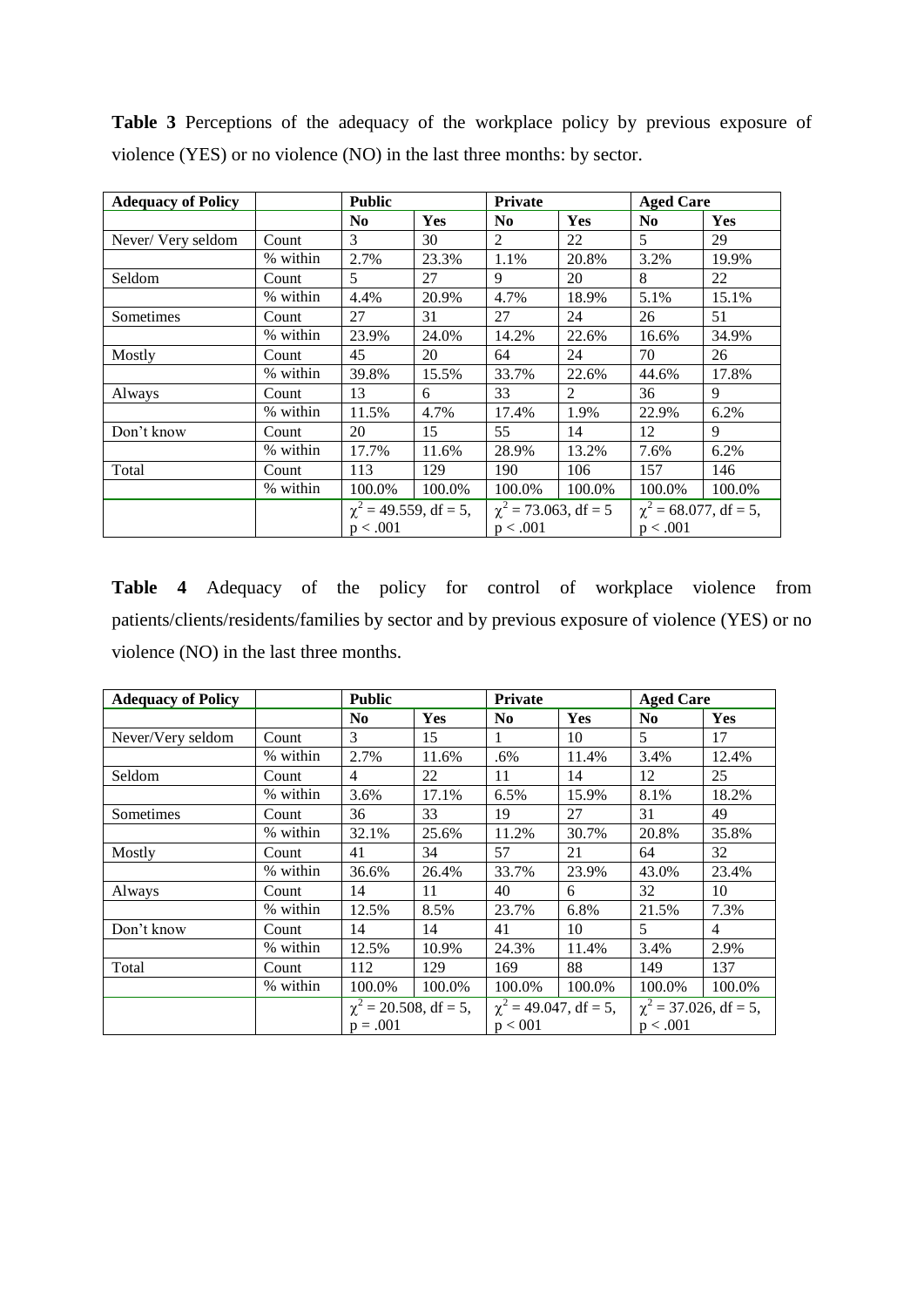**Table 5** Nursing work is emotionally challenging: by exposure to workplace violence by sector and by previous exposure of violence (YES) or no violence (NO) in the last three months.

| <b>Workplace challenging</b>   |          | <b>Public</b>                             |          | <b>Private</b>                          |                | <b>Aged Care</b>                        |                |
|--------------------------------|----------|-------------------------------------------|----------|-----------------------------------------|----------------|-----------------------------------------|----------------|
|                                |          | N <sub>0</sub>                            | Yes      | N <sub>0</sub>                          | <b>Yes</b>     | No.                                     | Yes            |
| Extremely                      | Count    | 29                                        | 54       | 40                                      | 36             | 51                                      | 69             |
|                                | % within | 21.2%                                     | 35.5%    | 18.0%                                   | 29.8%          | 30.5%                                   | 40.8%          |
| Quite                          | Count    | 59                                        | 71       | 100                                     | 63             | 77                                      | 69             |
|                                | % within | 43.1%                                     | 46.7%    | 45.0%                                   | 52.1%          | 46.1%                                   | 40.8%          |
| Slightly                       | Count    | 35                                        | 20       | 49                                      | 19             | 30                                      | 25             |
|                                | % within | 25.5%                                     | 13.2%    | 22.1%                                   | 15.7%          | 18.0%                                   | 14.8%          |
| Neither                        | Count    | 2                                         | 3        | 15                                      |                | 2                                       |                |
|                                | % within | 1.5%                                      | 2.0%     | 6.8%                                    | $.8\%$         | 1.2%                                    | .6%            |
| Slightly                       | Count    | 8                                         |          | 9                                       | $\Omega$       |                                         | $\overline{2}$ |
|                                | % within | 5.8%                                      | .7%      | 4.1%                                    | .0%            | .6%                                     | 1.2%           |
| Quite                          | Count    | 4                                         | 3        | 8                                       | $\mathfrak{D}$ | 4                                       | 3              |
|                                | % within | 2.9%                                      | 2.0%     | 3.6%                                    | 1.7%           | 2.4%                                    | 1.8%           |
| Extremely                      | Count    | $\Omega$                                  | $\Omega$ | 1                                       | $\Omega$       | 2                                       | $\theta$       |
|                                | % within | .0%                                       | .0%      | .5%                                     | .0%            | 1.2%                                    | .0%            |
| Total                          | Count    | 139                                       | 152      | 222                                     | 121            | 169                                     | 170            |
|                                | % within | 100.0%                                    | 100.0%   | 100.0%                                  | 100.0%         | 100.0%                                  | 100.0%         |
| <b>Workplace unchallenging</b> |          | $\chi^2 = 17.785$ , df = 5,<br>$p = .003$ |          | $\chi^2$ = 19.659 df = 6,<br>$p = .003$ |                | $\chi^2$ = 6.391, df = 6,<br>$p = .381$ |                |

**Table 6** Perceptions of work stress by sector and by previous exposure of violence (YES) or no violence (NO) in the last three months

| Work stress is high |          | <b>Public</b>  |                            |                | Private                   |                | Aged                       |  |
|---------------------|----------|----------------|----------------------------|----------------|---------------------------|----------------|----------------------------|--|
|                     |          | N <sub>0</sub> | Yes                        | N <sub>0</sub> | Yes                       | N <sub>0</sub> | Yes                        |  |
| Extremely           | Count    | 30             | 62                         | 54             | 56                        | 78             | 94                         |  |
|                     | % within | 21.6%          | 40.8%                      | 24.3%          | 46.7%                     | 45.9%          | 55.3%                      |  |
| Quite               | Count    | 51             | 57                         | 83             | 42                        | 55             | 52                         |  |
|                     | % within | 36.7%          | 37.5%                      | 37.4%          | 35.0%                     | 32.4%          | 30.6%                      |  |
| Slightly            | Count    | 43             | 27                         | 57             | 19                        | 29             | 15                         |  |
|                     | % within | 30.9%          | 17.8%                      | 25.7%          | 15.8%                     | 17.1%          | 8.8%                       |  |
| Neither             | Count    | $\tau$         | $\overline{4}$             | 13             | 1                         | $\mathfrak{D}$ | $\overline{4}$             |  |
|                     | % within | 5.0%           | 2.6%                       | 5.9%           | .8%                       | 1.2%           | 2.4%                       |  |
| Slightly            | Count    | 3              | 2                          | 9              | $\Omega$                  | 4              | $\theta$                   |  |
|                     | % within | 2.2%           | 1.3%                       | 4.1%           | .0%                       | 2.4%           | .0%                        |  |
| Quite               | Count    | 5              | $\Omega$                   | 4              | $\overline{c}$            | 2              | 3                          |  |
|                     | % within | 3.6%           | .0%                        | 1.8%           | 1.7%                      | 1.2%           | 1.8%                       |  |
| Extremely           | Count    | $\Omega$       | $\Omega$                   | $\mathfrak{D}$ | $\Omega$                  | $\Omega$       | 2                          |  |
|                     | % within | $\theta$       | $\Omega$                   | .9%            | .0%                       | $.0\%$         | 1.2%                       |  |
| Total               | Count    | 139            | 152                        | 222            | 121                       | 169            | 170                        |  |
|                     | % within | 100.0%         | 100.0%                     | 100.0%         | 100.0%                    | 100.0%         | 100.0%                     |  |
| Work stress is low  |          |                | $\chi$ 2 = 20.599, df = 5, |                | $\chi$ 2 = 26.360 df = 6, |                | $\chi^2$ = 12.894, df = 6, |  |
|                     |          | p < .001       |                            | p < .001       |                           | $p = .045$     |                            |  |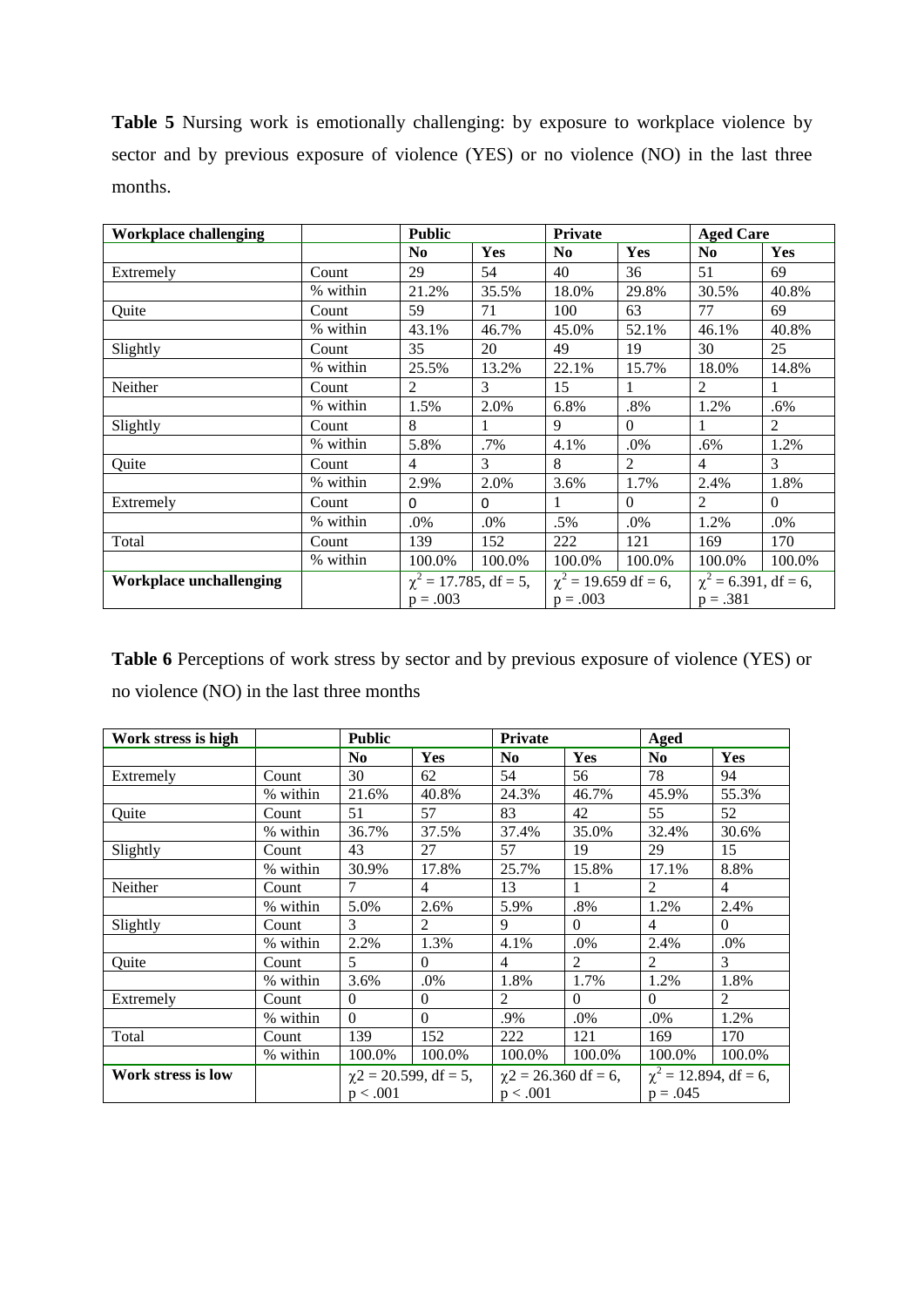**Table 7** Perceptions of safety of the workplace by sector and by previous exposure of violence (YES) or no violence (NO) in the last three months

| Workplace is safe   |          | <b>Public</b>              |            | <b>Private</b>            |        | aged                       |            |
|---------------------|----------|----------------------------|------------|---------------------------|--------|----------------------------|------------|
|                     |          | No.                        | <b>Yes</b> | N <sub>0</sub>            | Yes    | N <sub>0</sub>             | <b>Yes</b> |
| Extremely           | Count    | 8                          | 1.         | 34                        | 9      | 38                         | 18         |
|                     | % within | 5.8%                       | .7%        | 15.3%                     | 7.4%   | 22.8%                      | 10.7%      |
| Quite               | Count    | 65                         | 50         | 103                       | 48     | 86                         | 66         |
|                     | % within | 46.8%                      | 32.9%      | 46.4%                     | 39.7%  | 51.5%                      | 39.1%      |
| Slightly            | Count    | 25                         | 28         | 29                        | 21     | 15                         | 23         |
|                     | % within | 18.0%                      | 18.4%      | 13.1%                     | 17.4%  | 9.0%                       | 13.6%      |
| Neither             | Count    | 13                         | 17         | 18                        | 10     | 11                         | 22         |
|                     | % within | 9.4%                       | 11.2%      | 8.1%                      | 8.3%   | 6.6%                       | 13.0%      |
| Slightly            | Count    | 14                         | 24         | 20                        | 12     | $\tau$                     | 18         |
|                     | % within | 10.1%                      | 15.8%      | 9.0%                      | 9.9%   | 4.2%                       | 10.7%      |
| Quite               | Count    | 12                         | 21         | 14                        | 15     | 10                         | 14         |
|                     | % within | 8.6%                       | 13.8%      | 6.3%                      | 12.4%  | 6.0%                       | 8.3%       |
| Extremely           | Count    | $\overline{2}$             | 11         | $\overline{4}$            | 6      | $\Omega$                   | 8          |
|                     | % within | 1.4%                       | 7.2%       | 1.8%                      | 5.0%   | $.0\%$                     | 4.7%       |
| Total               | Count    | 139                        | 152        | 222                       | 121    | 169                        | 170        |
|                     | % within | 100.0%                     | 100.0%     | 100.0%                    | 100.0% | 100.0%                     | 100.0%     |
|                     |          | $\chi^2$ = 18.878, df = 6, |            | $\chi^2$ = 11.856 df = 6, |        | $\chi^2$ = 28.621, df = 6, |            |
|                     |          | $p = .004$                 |            | $p = .065$                |        | p < .001                   |            |
| Workplace is unsafe |          |                            |            |                           |        |                            |            |

**Table 8** Perceptions of the morale of the workplace among nurses who had experienced violence in the previous three months: sector analysis

| Staff morale is good |                    | Type of workplace |         |           |        |
|----------------------|--------------------|-------------------|---------|-----------|--------|
|                      |                    | Public            | Private | Aged Care |        |
| Extremely            | Count              | $\mathfrak{D}$    | 2       |           | 5      |
|                      | % within workplace | 1.2%              | 1.6%    | $.6\%$    | 1.1%   |
| Ouite                | Count              | 12                | 13      | 17        | 42     |
|                      | % within workplace | 7.4%              | 10.4%   | 9.9%      | 9.2%   |
| Slightly             | Count              | 41                | 18      | 25        | 84     |
|                      | % within workplace | 25.3%             | 14.4%   | 14.5%     | 18.3%  |
| <b>Neither</b>       | Count              |                   | 11      | 12        | 30     |
|                      | % within workplace | 4.3%              | 8.8%    | 7.0%      | 6.5%   |
| Slightly             | Count              | 33                | 17      | 15        | 65     |
|                      | % within workplace | 20.4%             | 13.6%   | 8.7%      | 14.2%  |
| Quite                | Count              | 34                | 36      | 47        | 117    |
|                      | % within workplace | 21.0%             | 28.8%   | 27.3%     | 25.5%  |
| Extremely            | Count              | 33                | 28      | 55        | 116    |
|                      | % within workplace | 20.4%             | 22.4%   | 32.0%     | 25.3%  |
| Total                | Count              | 162               | 125     | 172       | 459    |
|                      | % within workplace | 100.0%            | 100.0%  | 100.0%    | 100.0% |
| Staff morale is poor |                    |                   |         |           |        |